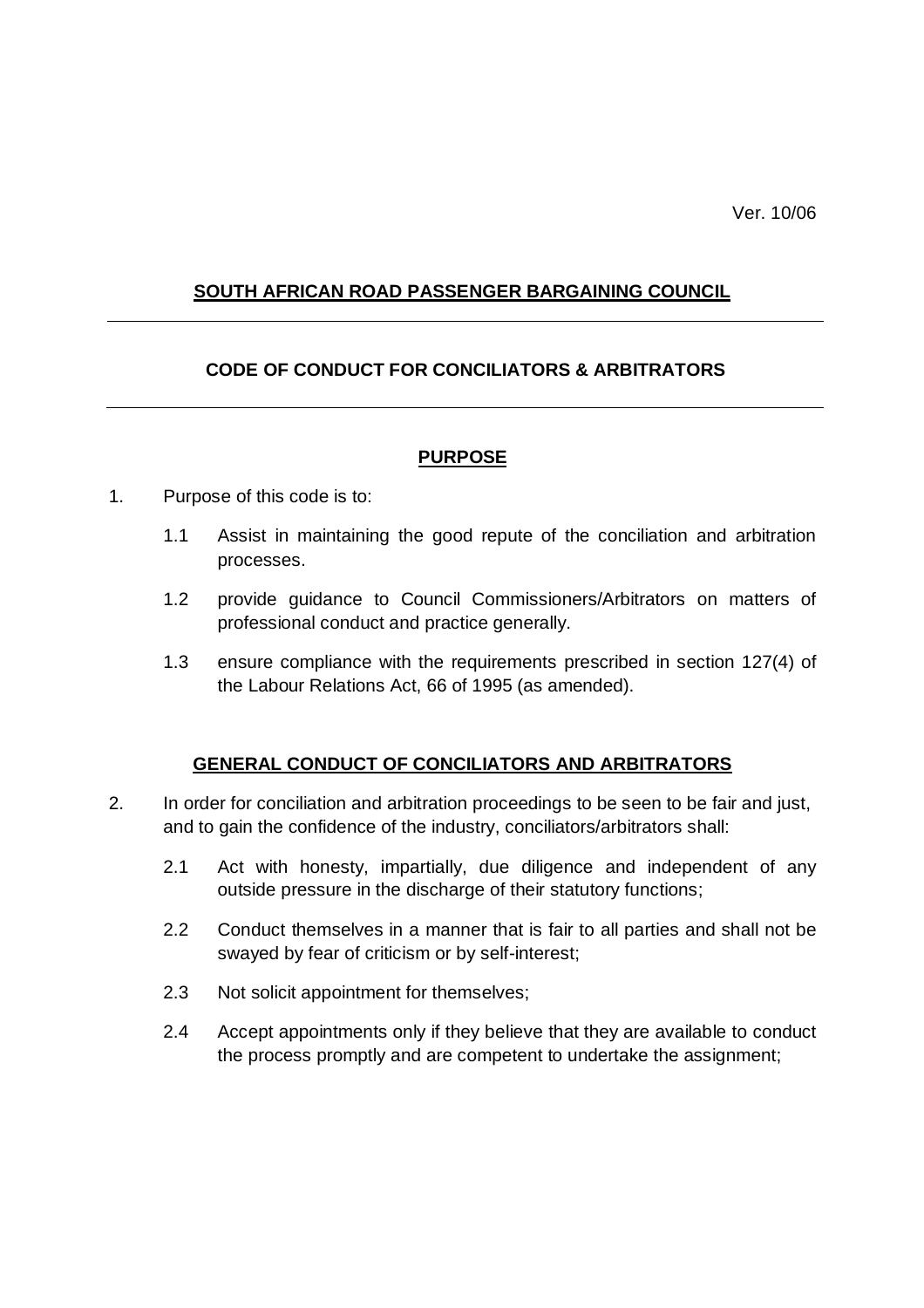2.5 Avoid entering into any financial, business or social relationship which is likely to affect their impartially or which might reasonably create a perception of partiality or bias.

### **CONFLICT OF INTEREST AND DISCLOSURE**

3. Conciliators/Arbitrators should disclose any interest or relationship that is likely to affect their impartially or which might create a perception of partiality. The duty to disclose rests on the Conciliators and Arbitrators.

Conciliators and Arbitrators appointed to conciliate and or arbitrate in any matter should, before accepting, disclose directly to the Council:

- 3.1 Any direct or indirect financial or personal interest in the matter; and
- 3.2 Any existing or past financial, business, professional, family or social relationship which is likely to affect impartiality or may lead to a reasonable perception of partiality or bias:-
	- 3.2.1 if the circumstances requiring disclosure are unknown to conciliators and arbitrators prior to accepting appointments, disclosure must be made when such circumstances become known to the conciliators/arbitrators. The disclosure in this regard could include witnesses who may have a relationship with the Conciliators/Arbitrators;
	- 3.2.2 after appropriate disclosure Conciliators/Arbitrators may serve if both parties so desire, but should withdraw if they believe that a conflict of interest exist, irrespective of the view expressed by the parties;
	- 3.2.3 in the event where there is no consensus on whether Conciliators/Arbitrators should withdraw or not, Conciliators/Arbitrators should not withdraw if after carefully considering the matter, conciliators/arbitrators determine that the reason for the challenge is not substantial and that they can nevertheless act impartially and fairly, and that the withdrawal would cause unfair delay or would be contrary to the ends of justice.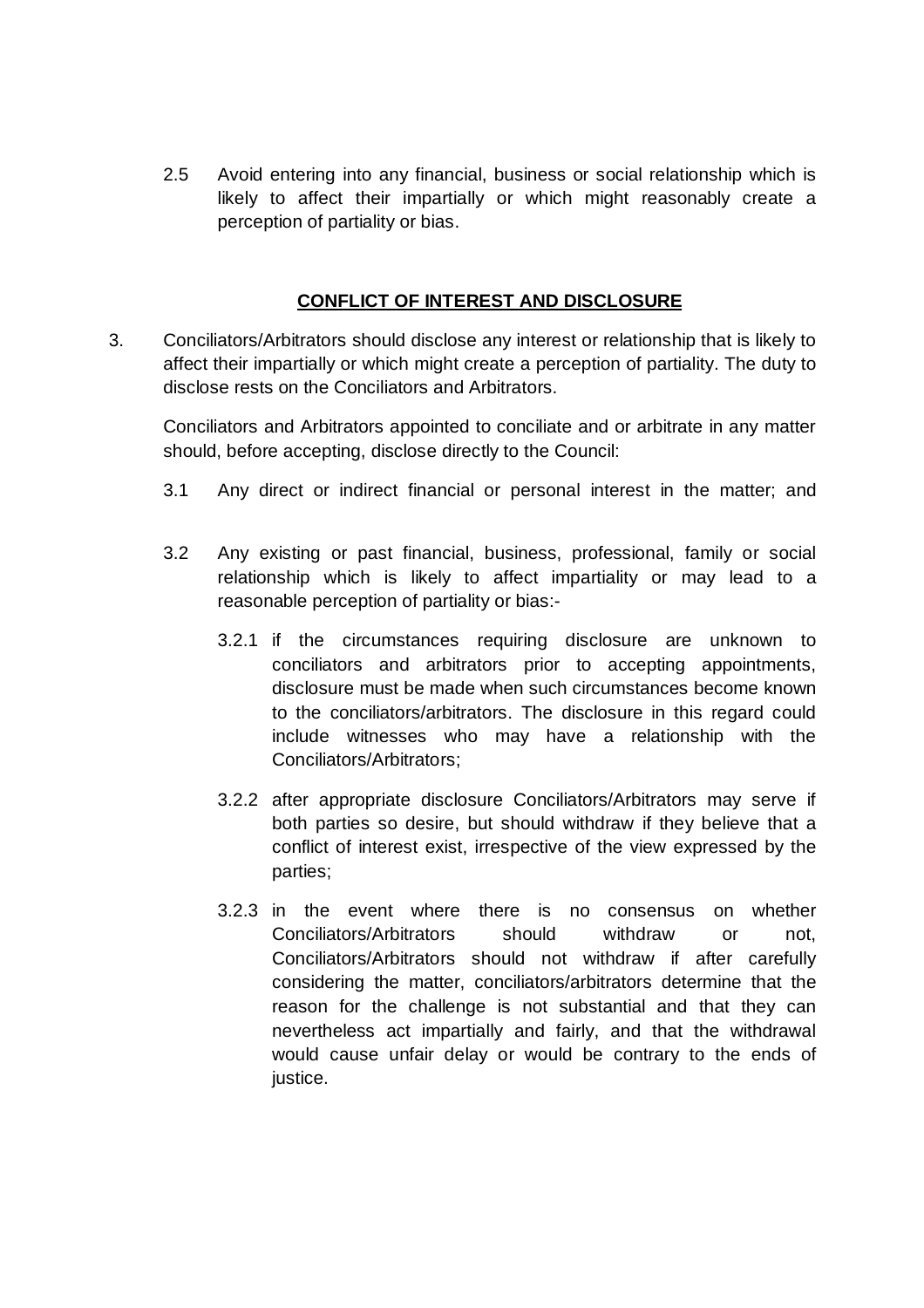## **HEARING CONDUCT**

### 4. At hearings:

- 4.1 Conciliators/Arbitrators should conduct proceedings fairly, diligently and in an even-handed manner.
- 4.2 Conciliators/Arbitrators should have no casual contact with any of the parties or their representatives while handling a matter, without the presence or consent of the other.
- 4.3 Conciliators/Arbitrators should be patient and courteous to the parties and their representatives or witnesses and should encourage similar behavior by all participants in the proceedings.
- 4.4 On completion of the hearing, the Commissioner/Arbitrator must adhere to the time limits for issuing and award/ruling as provided for in Council's Dispute Resolution Agreement and Rules.

## **CONFIDENTIALITY**

5. Information disclosed to Conciliators/Arbitrators in confidence by a party during the course of conciliation, should be kept by Conciliators/Arbitrators in the strictest confidence and should not be disclosed to the other party, or to third parties, unless authority is obtained for such disclosure.

## **JURISDICTION**

6. Conciliators/Arbitrators must observe faithfully both the limitations and inclusions of the jurisdiction conferred by Council's Scope of Registration. A direct settlement by the parties of some or all issues in a case, at any stage of the proceedings, must be accepted by a Conciliator/Arbitrator as relieving him or her of further jurisdiction in respect of such issues.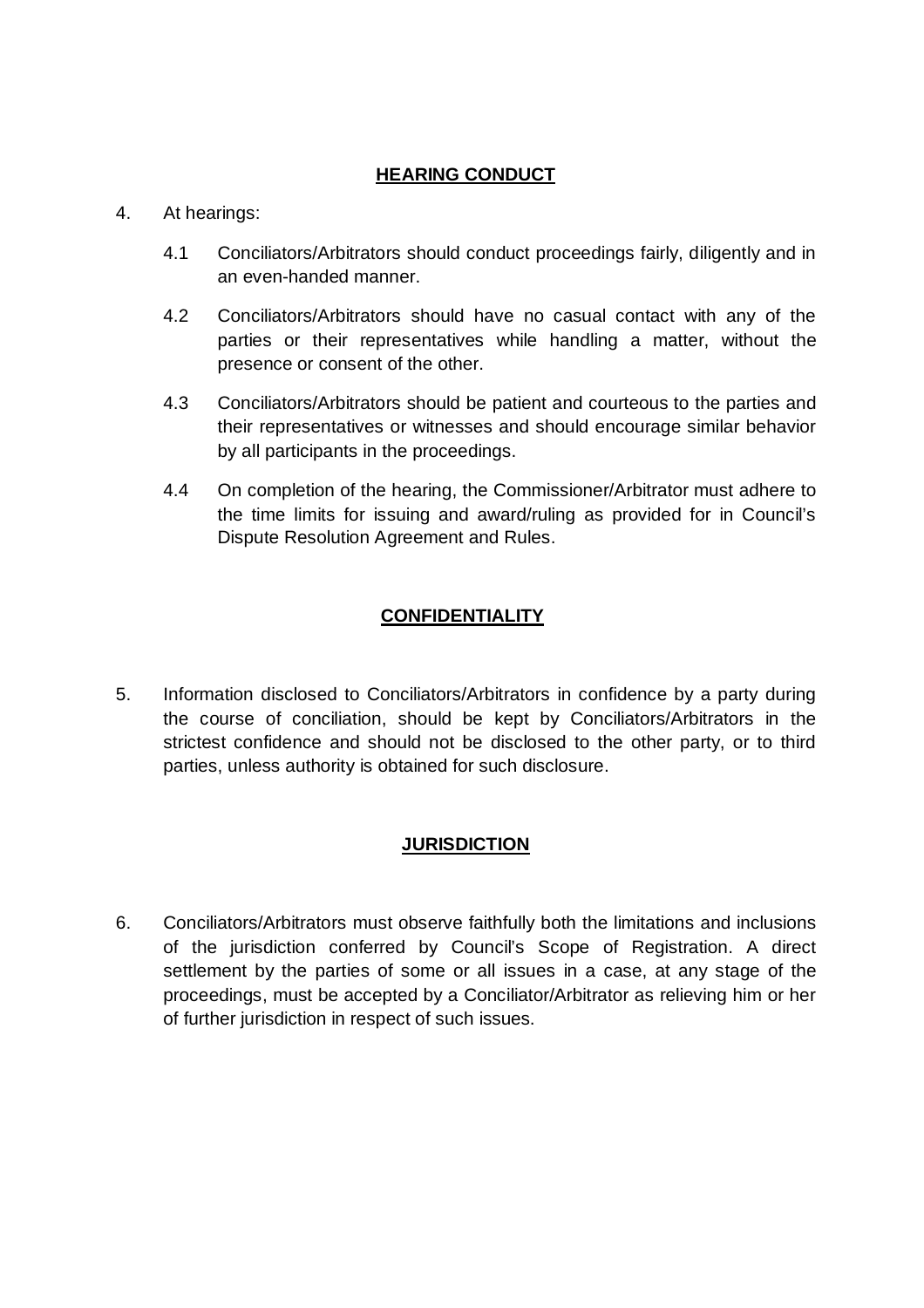### **COMPETENCEY**

7. Conciliators/Arbitrators should decline appointment, withdraw or request technical assistance when they decide that a matter is beyond their competence.

Conciliators/Arbitrators acting as such should understand the issues which form part of the dispute before endeavoring to assist the parties with the settlement of that dispute. In this regard, Conciliators/Arbitrators should spend time at the beginning of the proceedings to make sure that they understand the positions, the needs and expectations of the parties.

## **ENFORCEMENT**

8. In terms of Section 127(4)(e) & (f) of the Labour Relations Act, 66 of 1995 (as amended) –

8.1 The Council will report contraventions by an accredited Commissioner/Arbitrator of the Code of Conduct to the Commissioner for Conciliation Mediation and Arbitration.

8.2 The Council may remove an accredited Commissioner/Arbitrator from its panel in terms of the procedure stipulated in its Constitution.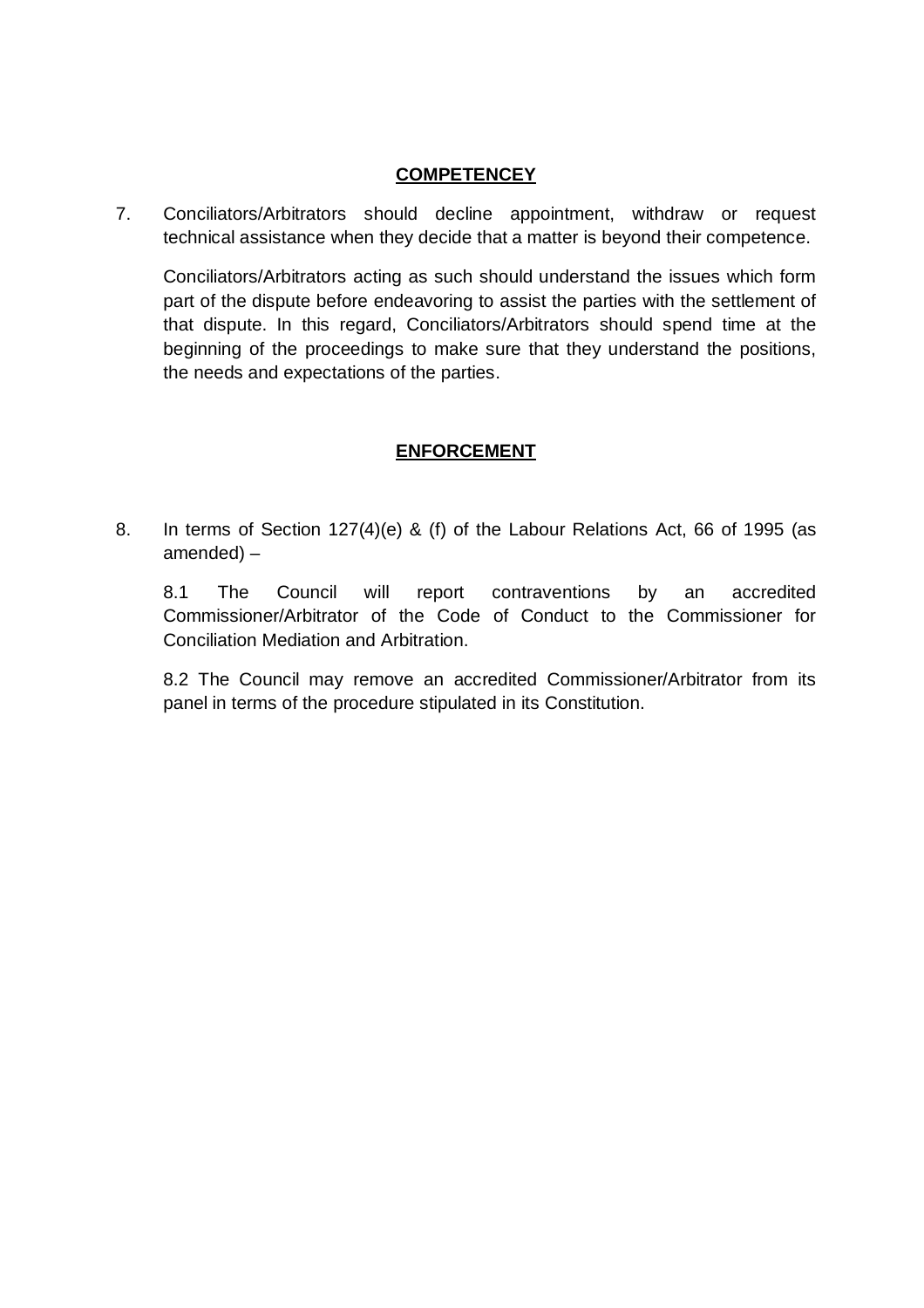## **SOUTH AFRICAN ROAD PASSENGER BARGAINING COUNCIL**

# **RULES FOR THE CONDUCT OF PROCESSES AND PROCEEDINGS BEFORE THE SARPBAC – DISPUTE RESOLUTION**

In accordance with the Exemptions and Dispute Resolution Collective Agreement of the South African Road Passenger Bargaining Council, the Council adopts the following rules to regulate the practice and procedures for resolving disputes referred to the Council (other than enforcement disputes).

## **TABLE OF CONTENTS**

- 1. Definitions
- 2. Addresses of the Council and Office Hours

## **PART ONE**

## **CONCILIATION OF DISPUTES**

- 3. How to contact the Council
- 4. When are the offices of the Council Open?
- 5. How to calculate time periods in these rules
- 6. Who must sign documents?
- 7. How to serve documents on other parties
- 8. How to prove that a document was served in terms of the rules
- 9. How to file documents with the Council
- 10. Documents and notices sent by registered post
- 11. How to seek condonaton for documents filed late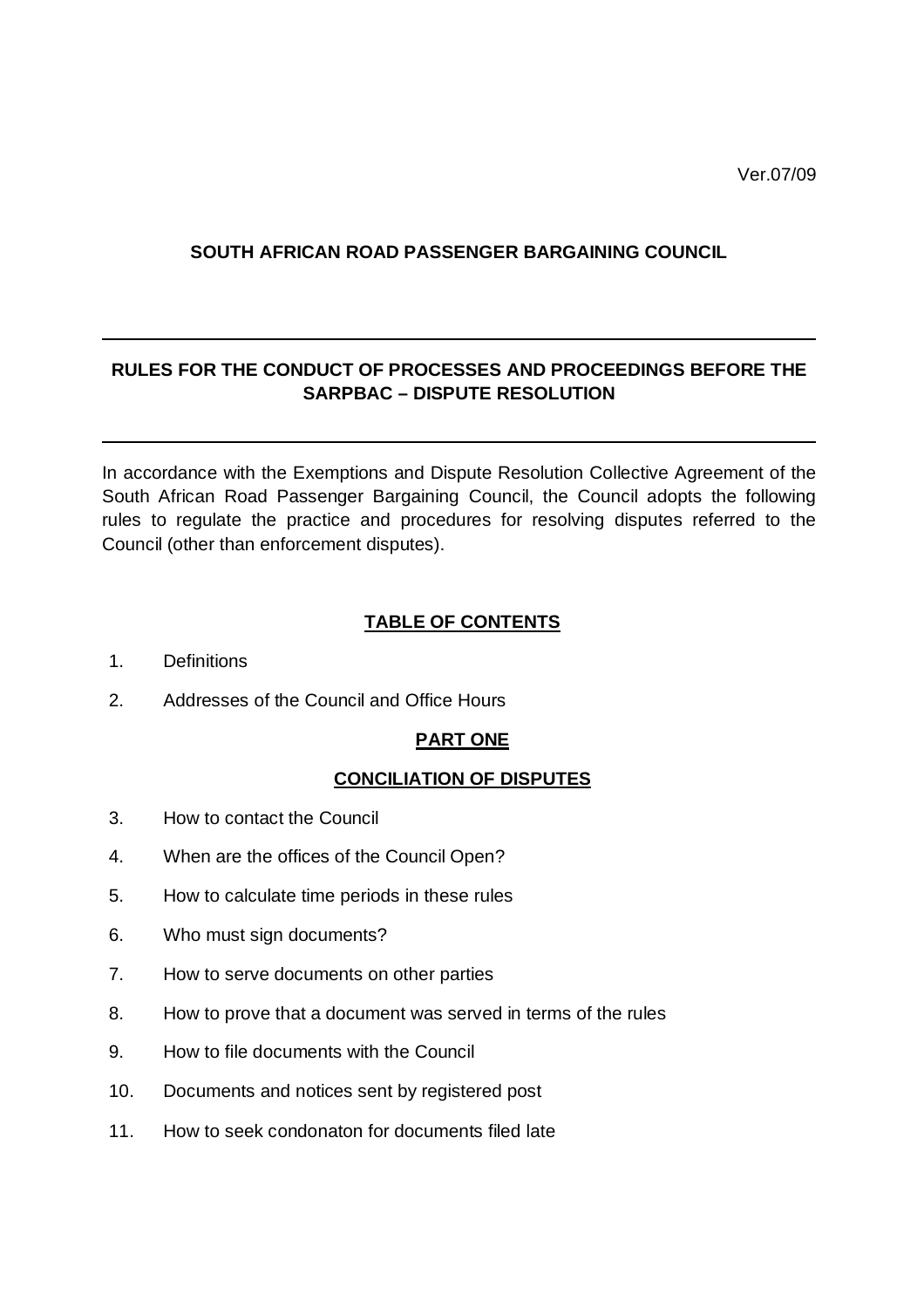## **PART TWO**

#### **CONCILIATION OF DISPUTES**

- 12. How to refer a dispute to the Council for conciliation
- 13. What notice must the Council give of a conciliation
- 14. Council may seek to resolve dispute before conciliation
- 15. What happens if a party fails to attend or is not represented at conciliation
- 16. How to determine whether a Commission may conciliate a dispute
- 17. Issuing a certificate in terms of section 135 (5)
- 18. Conciliation proceedings may not be disclosed

### **PART THREE**

#### **CON-ARB's**

19. As per Sarpbac Appendix "B" clause 19

#### **PART FOUR**

#### **ARBITRATIONS**

- 20. Where a conciliation or arbitration will take place
- 21. When must the parties file statements
- 22. When the parties must hold a pre-arbitration conference
- 23. What notice must the Council give of an arbitration
- 24. How to determine whether a Commissioner may arbitrate a dispute
- 25. How to postpone an arbitration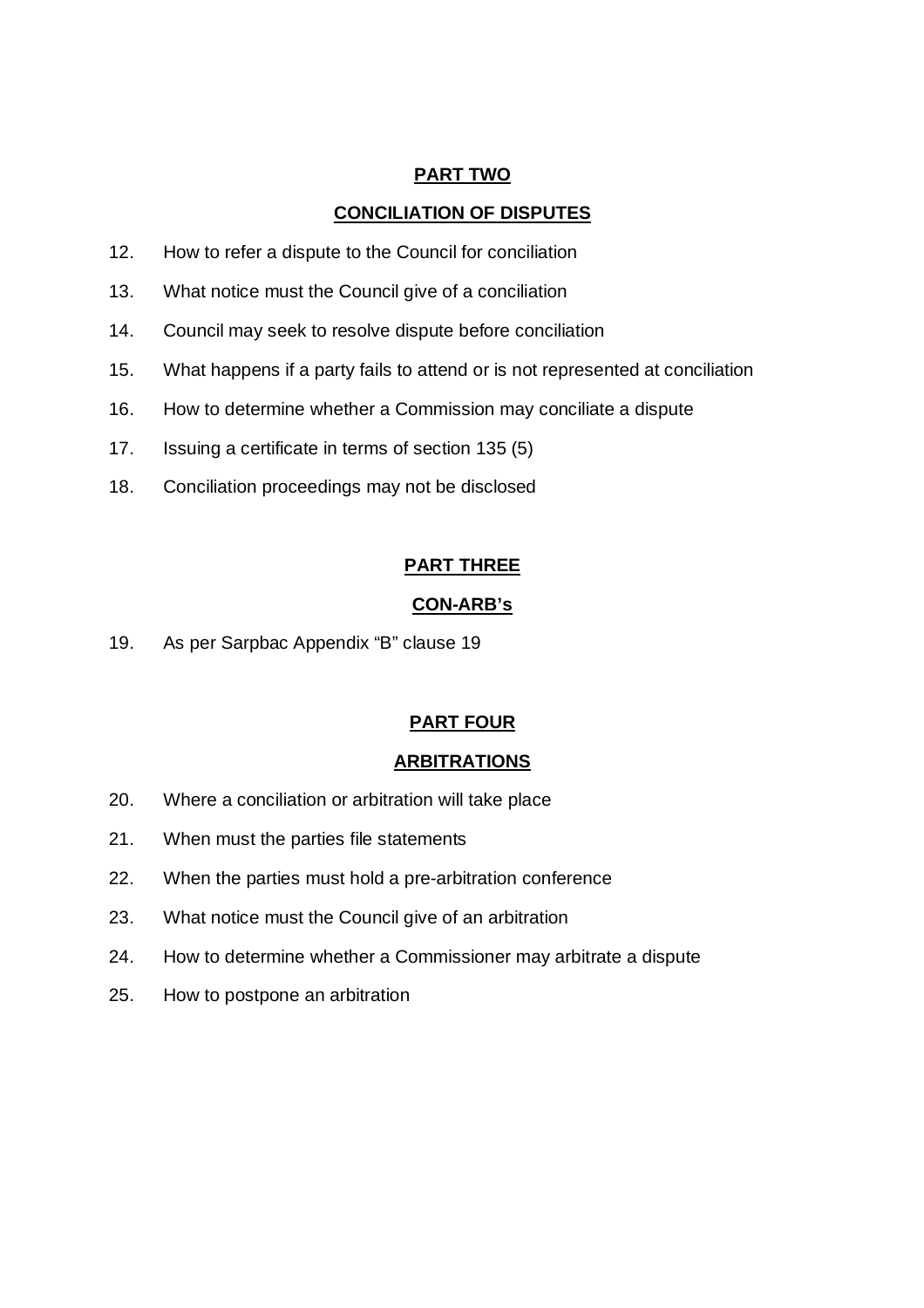## **PART FIVE**

## **RULES THAT APPLY TO CONCILIATONS AND ARBITRATIONS AND CON-ARBS**

- 26. Where a conciliation or arbitration will take place
- 27. Representation before the Council
- 28. How to join or substitute parties to proceedings
- 29. How to correct a citation of a party
- 30. When the Commissioner may consolidate disputes
- 31. Disclosure of documents
- 32. What happens if a party fails to attend arbitration proceedings before the Council

## **PART SIX**

### **APPLICATIONS**

- 33. How to bring an application
- 34. How to apply to vary or to rescind arbitration awards or rulings
- 35. How to apply to refer a dismissal or unfair labour practice dispute to the Labour **Court**

## **PART SEVEN**

## **GENERAL**

- 37. Condonation for failure to comply with the rules
- 38. Recordings of Council proceedings
- 39. How to have a subpoena issued
- 40. Payment of witness fees
- 41. Taxation of bills of cost
- 42. Certification and enforcement of arbitration award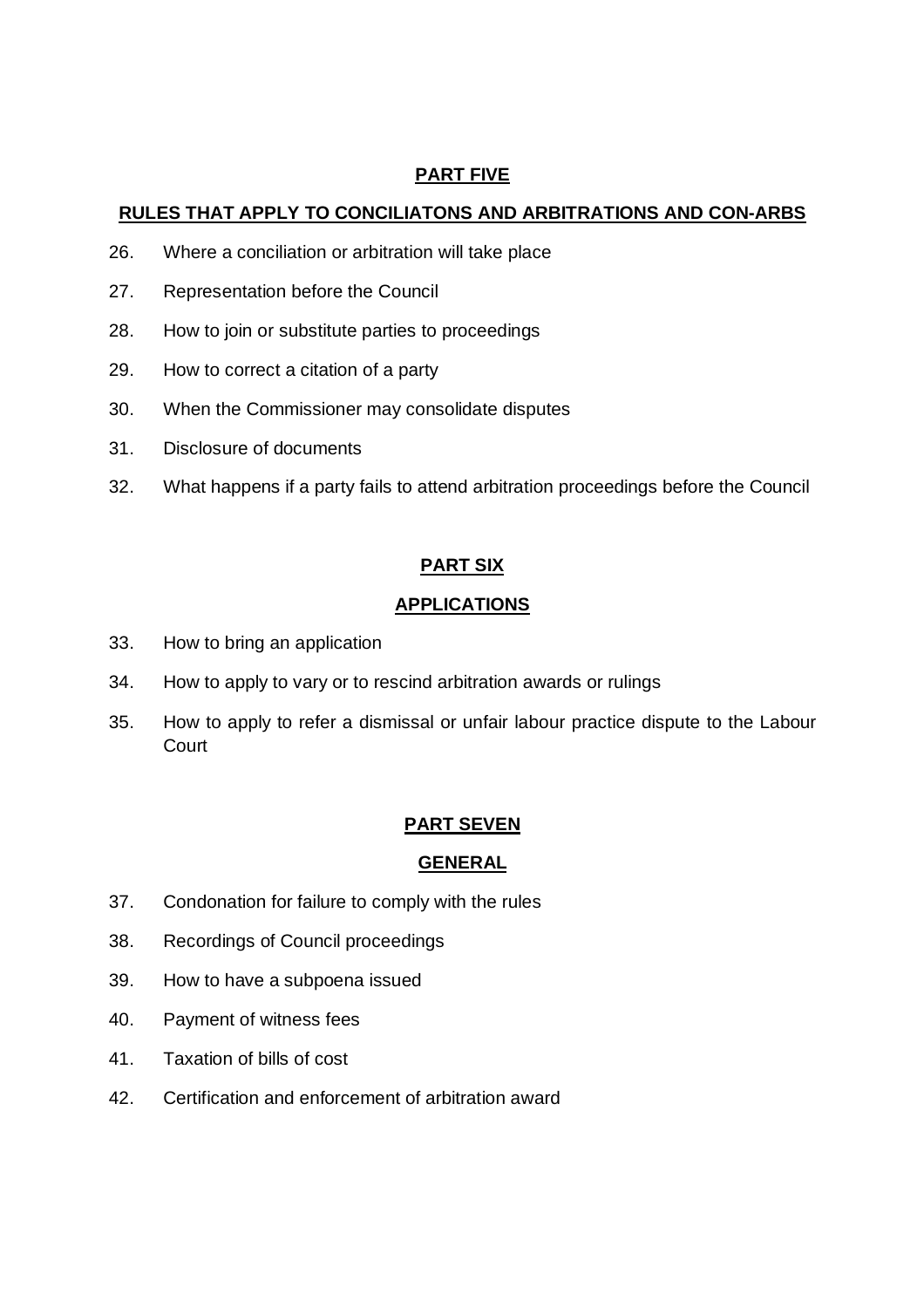#### **1. Definitions**

What words mean in these rules. –Any expression in these rules that is defined in the Labour Relations Act, (Act No. 66 of 1995), has the same meaning as in that Act and–

"**Act**" means the Labour Relations Act, 1995 (Act No. 66 of 1995), and includes any regulation made in terms of that Act;

"**association**" means any unincorporated body of persons;

"**Commissioner**" means a CCMA accredited Conciliator and/or Arbitrator appointed by the Council who acts as a Conciliator and/or Arbitrator for the purposes of resolving disputes in terms of these rules;

"**Council**" means the South African Road Passenger Bargaining Council registered in accordance with Section 29 of the Act;

"**deliver**" means serve on other parties and file with the Council;

"**file**" means to lodge with the Council in terms of rule 7;

"**Labour Court**" means the Labour Court established by section 151 of the Act and includes any judge of the Labour Court;

"**party**" means any party to proceedings before the Council;

"**public holiday**" means a public holiday referred to in section 1 of the Public Holidays Act, 1994 (Act No. 36 of 1994);

"**rules**" means these rules;

"**Secretary**" means the General Secretary of the Council appointed by the Council from time to time and includes any person delegated by the Council or the Secretary to perform any of the functions of the Secretary.

"**senior Commissioner**" means a CCMA accredited Conciliator and/or Arbitrator appointed and recognized by the Council as being a senior practitioner in relation to labour issues.

"**serve**" means to serve in accordance with rule 5 and "service" has a corresponding meaning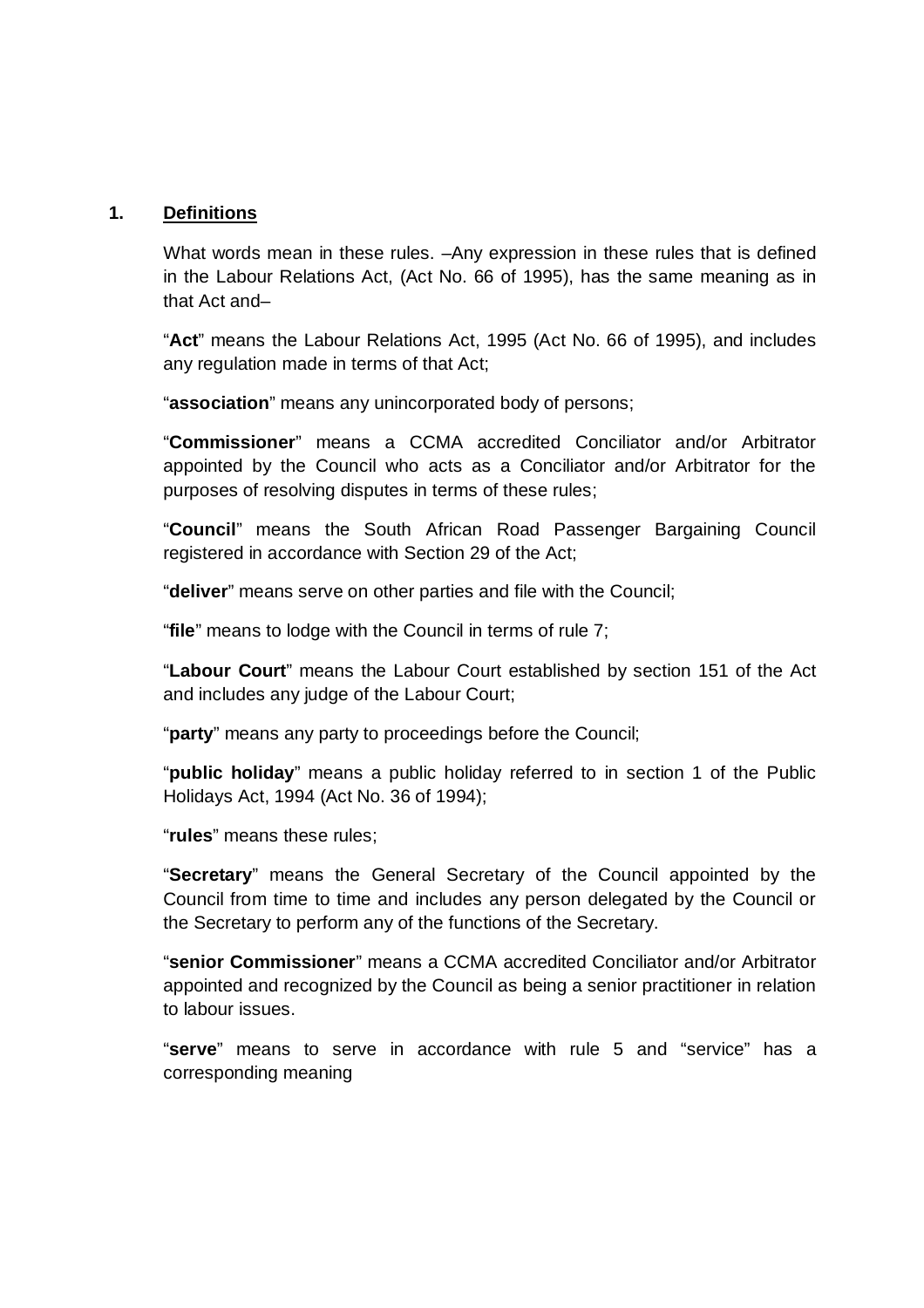## **2. Address of the Council**

### **HEAD OFFICE – CAPE TOWN**

First Floor

Stonefountain House

95 Klipfontein Road

Rondebosch

### **Postal Adress**

PO Box 13238

MOWBRAY

7705

## **PART ONE**

### **SERVING AND FILING DOCUMENTS**

#### **3. How to contact the Council**

- 3.1 The addresses, telephone and telefax numbers of the office of the Council is listed in Rule 2.
- 3.2 Documents may only be filed with the Council at the addresses or telefax numbers listed in Rule 2.

#### **4. When are the office of the Council open**

- 4.1 The head office of the Council will be open every day excluding Saturdays, Sundays and public holidays from Monday to Friday between 08h30 and 16h30.
- 4.2 Documents may only be filed with the Council during the hours referred to in sub rule 4.1.
- 4.3 Notwithstanding sub rule 4.2, documents may be faxed at any time to the Council.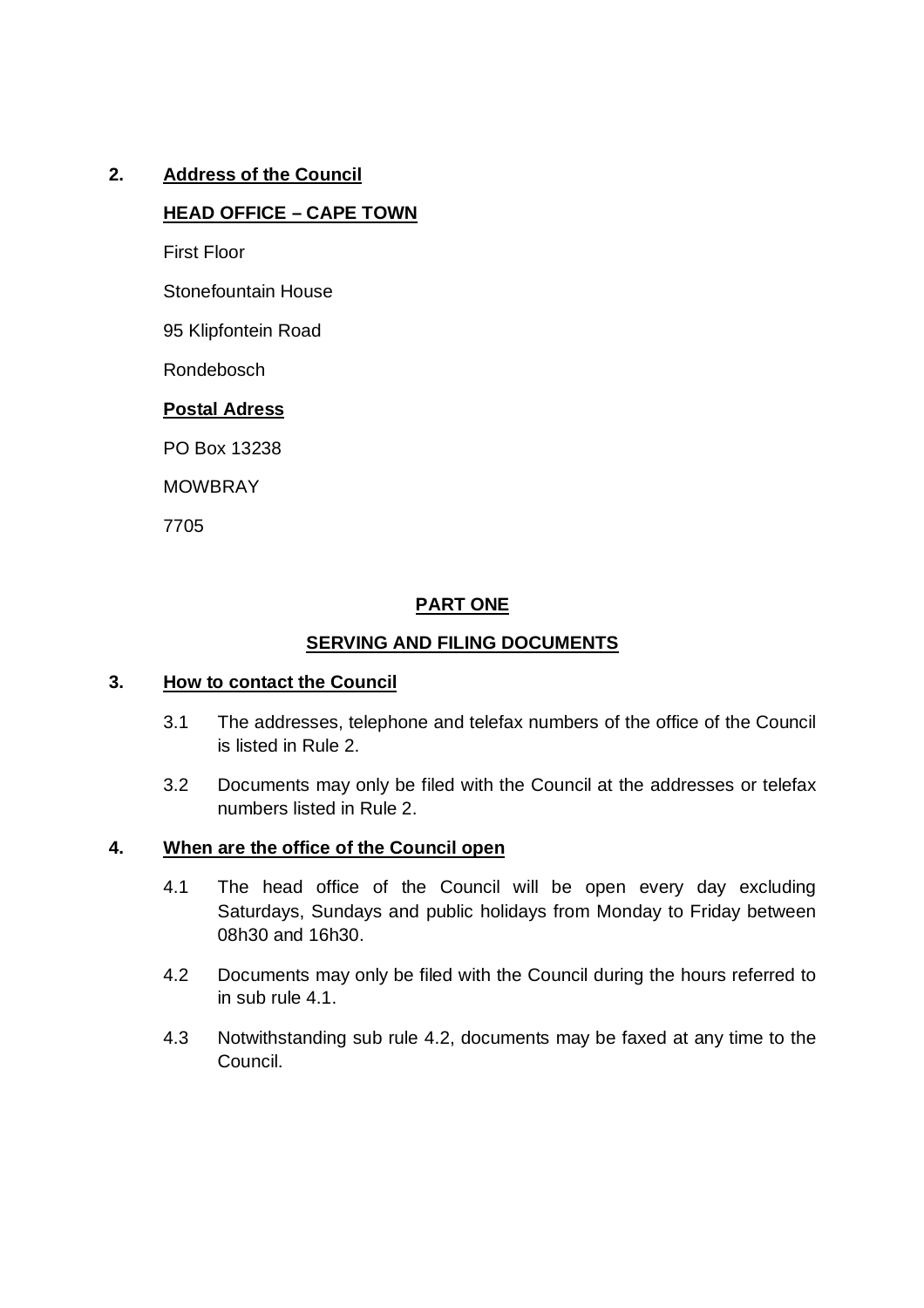## **5. How to calculate time periods in these rules**

- 5.1 For the purpose of calculating any period of time in terms of these rules–
	- (a) day means a calendar day; and
	- (b) the first day is excluded and the last day is included, subject to

sub rule 5.2.

5.2 The last day of any period must be excluded if it falls on a Saturday, Sunday, public holiday or on a day during the period between 16 December to 7 January.

## **6. Who must sign documents**

- 6.1 A document that a party must sign in terms of the Act or these rules must be signed by the party or by a person entitled in terms of the Act or these rules to represent that party in the proceedings.
- 6.2 If proceedings are jointly instituted or opposed by more than one employee, documents may be signed by an employee who is mandated by the other employees to sign documents. A list in writing, of the employees who have mandated the employee to sign on their behalf must be attached to the referral document.

## **7. How to serve documents on other parties**

- 7.1 A party must serve a document on the other parties–
	- (a) by handing a copy of the document to–
		- (i) the person concerned;
		- (ii) a representative authorized in writing to accept service on behalf of the person;
		- (iii) a person who appears to be at least 16 years old and in charge of the person's place of residence, business or place of employment premises at the time;
		- (iv) a person identified in sub rule 7.2;
	- (b) by leaving a copy of the document at–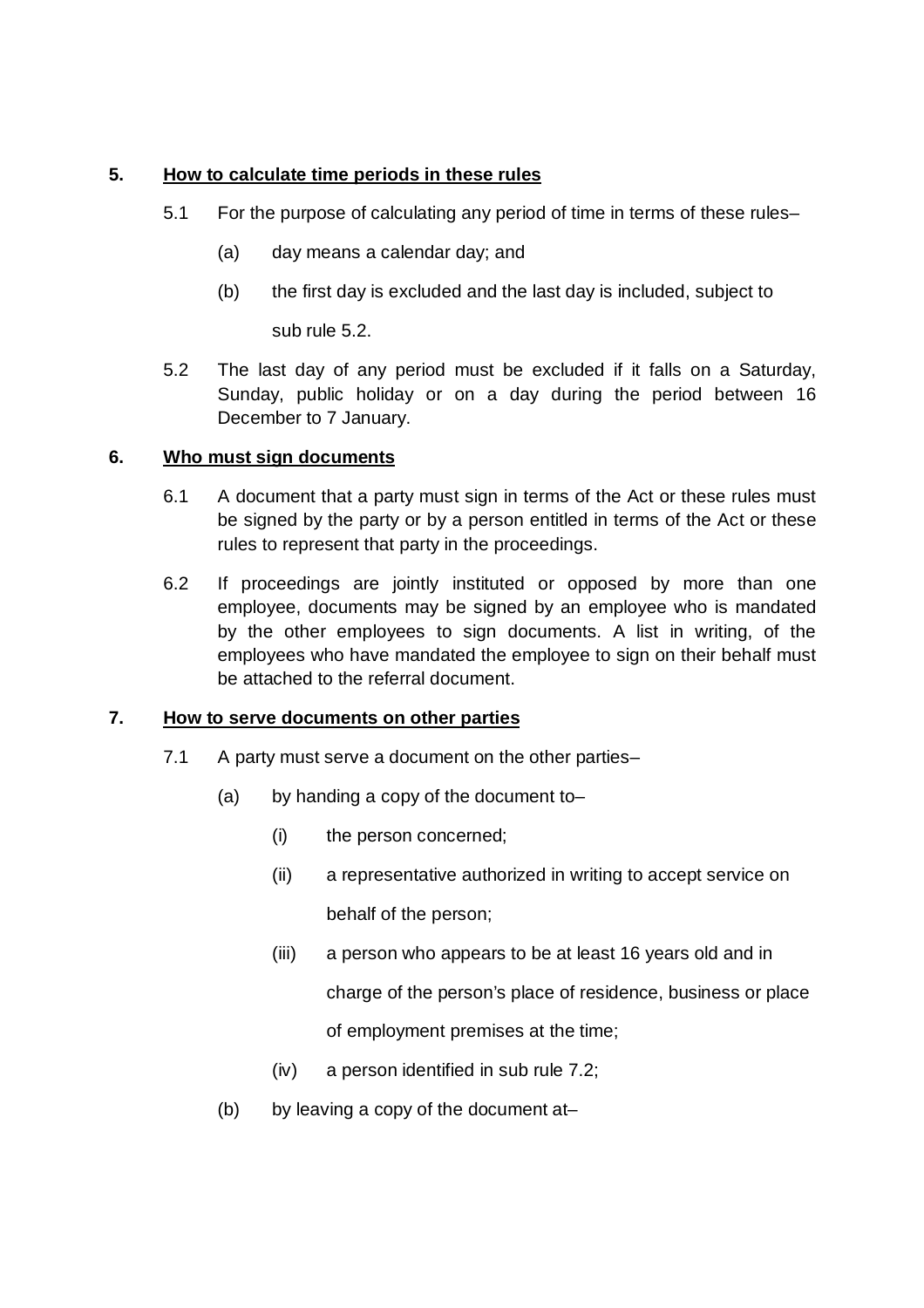- (i) an address chosen by the person to receive service;
- (ii) any premises in accordance with sub rule 7.3;
- (c) by faxing a copy of the document to the person's fax number or a number chosen by that person to receive service;
- (d) by sending a copy of the document by registered post or telegram to the last known address of the party or an address chosen by the party to receive service.
- 7.2 A document may also be served–
	- (a) on a company or other body corporate by handing a copy of the

document to a responsible employee of the company or body at its

registered office, its principal place of business within the Republic or its main place of business within the magisterial district in which the dispute first arose;

- (b) on an employer by handing a copy of the document to a responsible employee of the employer at the workplace where the employees involved in the dispute ordinarily or worked;
- (c) on a trade union or employer's organization by handing a copy of the document to a responsible employee or official at the main office of the trade union or employer's organization or its office in the magisterial district in which the dispute arose;
- (d) on a partnership, firm or association by handing a copy of the document to a responsible employee or official at the place of business of the partnership, firm or association or, if it has no place of business, by serving a copy of the document on a partner, the owner of the firm or the chairman or secretary of the managing or other controlling body of the association, as the case may be;
- (e) on a statutory body, by handing a copy to the secretary or similar officer or member of the board or committee of that body, or any person acting on behalf of that body;
- (f) on a State or a province, a state department or a provincial department, a minister, premier or a member of the executive committee of a province by handing a copy to a responsible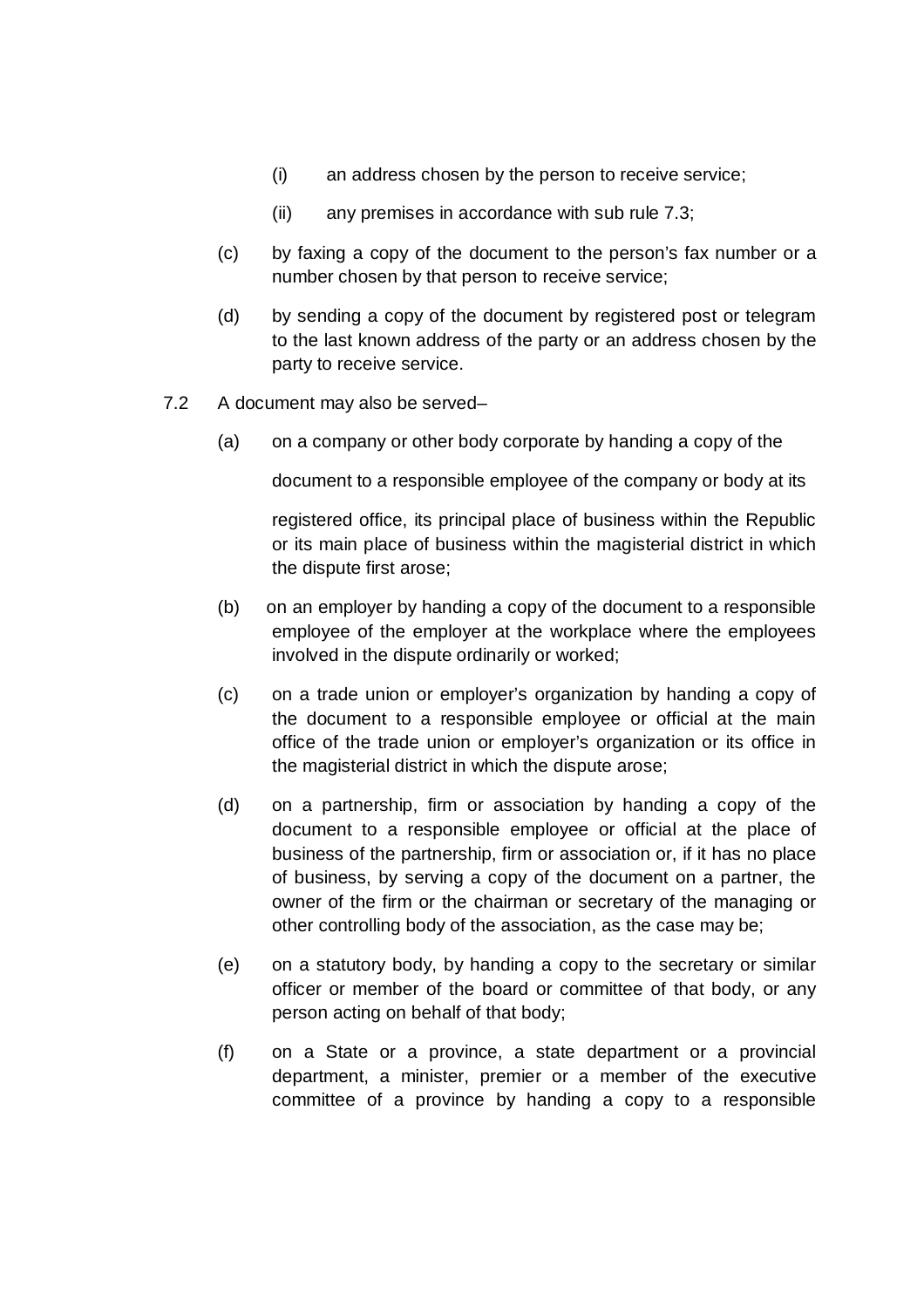employee at the head office of the party or to a responsible employee at any office of the State Attorney.

- 7.3 if no person identified in sub rule 7.2 is willing to accept service, service may be effected by affixing a copy of the document to–
	- (a) the main door of the premises concerned; or
	- (b) if this is not acceptable, a post-box or other place to which the public has access.
- 7.4 The Council or a Commissioner may order service in a manner other than prescribed in this rule.
- 7.5 The Council may give any notice it is required to give in terms of these rules, the Act or the Exemptions and Dispute Resolution Collective Agreement in accordance with this rule.

## **8. How to prove that documents were served in terms of the rules**

- 8.1 A party must prove to the Council or a Commissioner that a document was served on terms of these Rules, by providing the Council or a Commissioner:
	- (a) with a copy of proof of mailing the document by registered post to the other party
	- (b) with a copy of the telegram communicating the document to the other party;
	- (c) with a copy of the telefax transmission report indicating the successful transmission to the other party of the whole document; or
	- (d) if a document was served by hand
		- (i) with a copy of a receipt signed by, or on behalf of, the other party clearly indicating the name and designation of the recipient and the place, time and date of service; or
		- (ii) with a statement confirming service signed by the person who delivered a copy of the document to the other party or left it at any premises.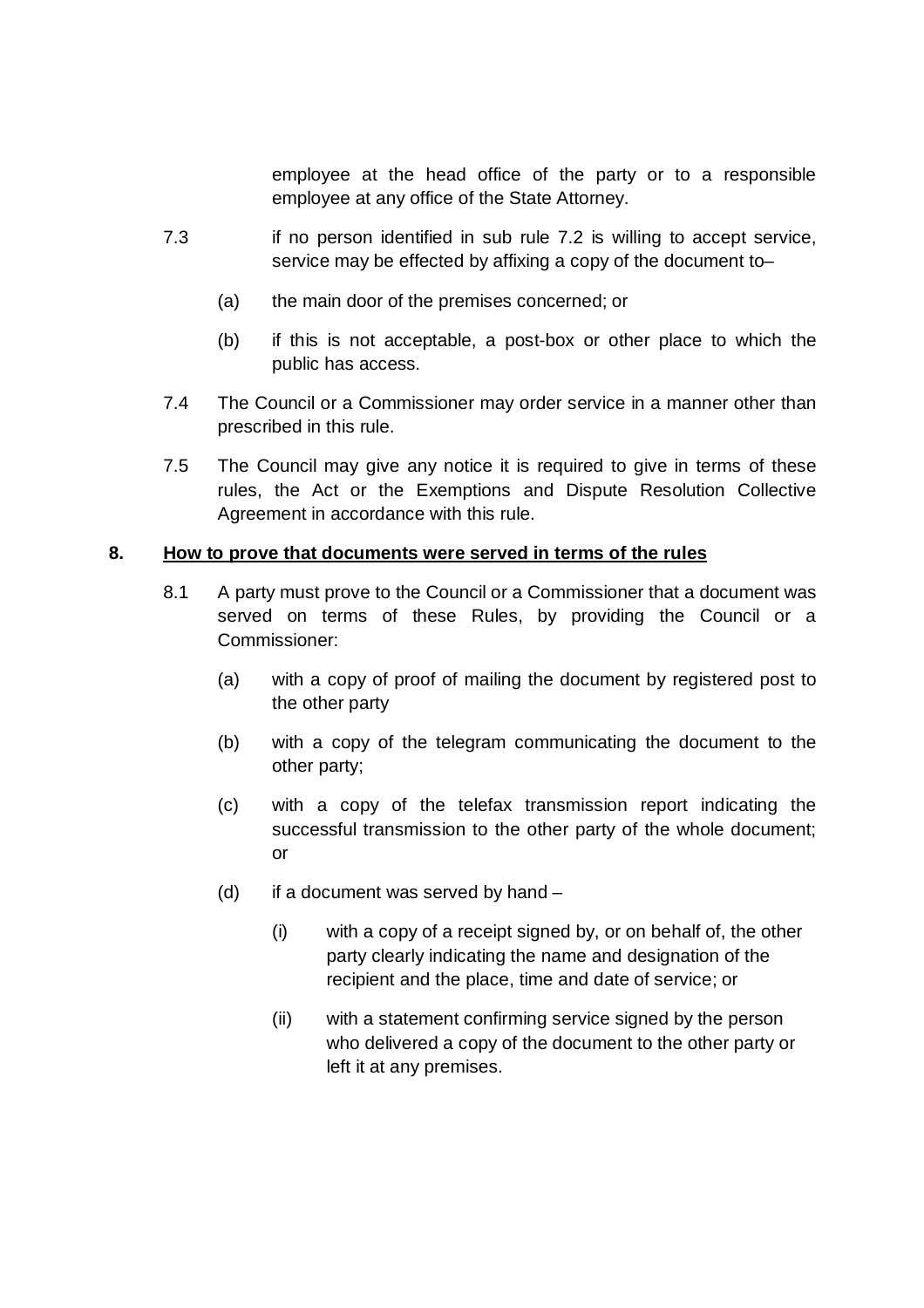- 8.2 If proof of service in accordance with sub rule (1) is provided, it is presumed, until the contrary is proved, that the party on whom it was served has knowledge of the contents of the document.
- 8.3 The Council or a Commissioner may accept proof of service in a manner other than prescribed in this rule, as sufficient.

### **9. How to file documents with the Council**

- 9.1 A party must file documents with the Counicl
	- (a) by handing the document to an office of the Council as listed in Rule 2;
	- (b) by sending a copy of the document by registered post to the office of the SARPBAC at the address listed in Rule 2; or
	- (c) by faxing the documents to an office of the Council at a number listed in Rule 2.
- 9.2 A document is filed with the Council when
	- (a) the document is handed to an office of the Council;
	- (b) a document sent by registered post is received by an office of the Council; or
	- (c) the transmission of a fax is completed.
- 9.3 A party must only file the original of a document filed by fax, if requested to do so by the SARPBAC or a Commissioner. A party must comply with a request to file an original document within seven days of the request.

#### **10. Documents and notices sent by registered post**

Any document or notice sent by registered post by a party or the Council is presumed, until the contrary is proved, to have been received by the person to whom it was sent seven days after it was posted.

#### **11. How to seek condonation for documents delivered late**

- 11.1 This Rule applies to any referral document or application delivered outside of the applicable time period prescribed in the Act or these rules.
- 11.2 A party must apply for condonation, in terms of Rule 33, when delivering the document to the Council.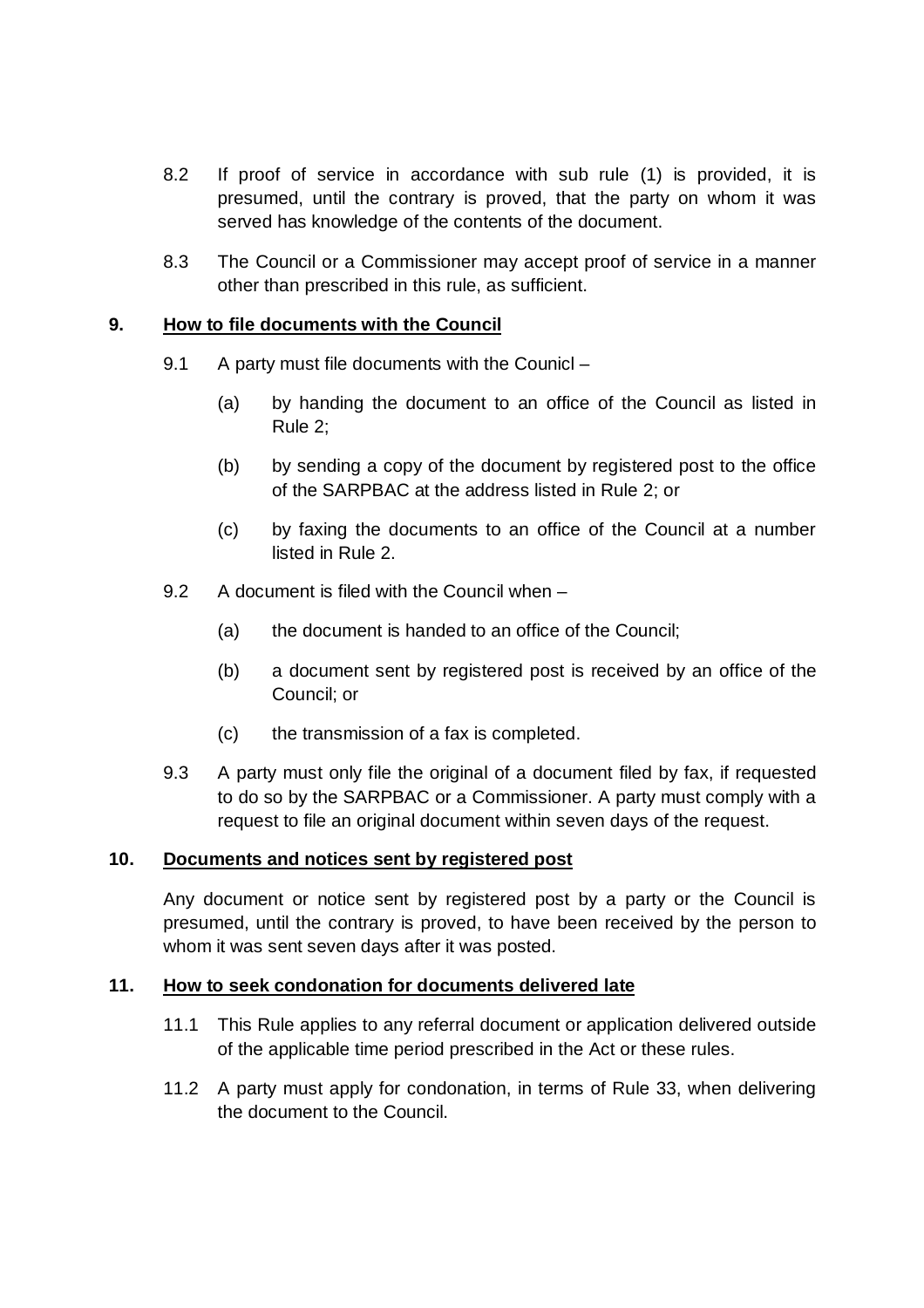- 11.3 An application for condonation must set out the grounds for seeking condonation and must include details of the following:
	- (a) the degree of lateness;
	- (b) the reasons for lateness;
	- (c) the referring party's, prospects of succeeding with the referral and obtaining the relief sought against the other party;
	- (d) any prejudice to the other party; and
	- (e) any other relevant factors.
- 11.4 The Council may assist a referring party to comply with this rule.

## **PART TWO**

## **CONCILIATION OF DISPUTES**

### **12. How to refer a dispute to the Council for conciliation**

- 12.1 A party must refer a dispute to the Council for conciliation by delivering a properly completed Form LRA 7.11 ("the referral document').
- 12.2 The referring party must
	- (a) sign the referral document in accordance with rule 6;
	- (b) attach to the referral document written proof, in accordance with Rule 7, that the referral document was served on the other parties to the dispute;
	- (c) if the referral document is filed out of time, attach an application for condonation in accordance with Rule 11.
- 12.3 The Council must refuse to accept a referral document until sub rule (2) has been complied with.

## **13. What notice must the Council give of a conciliation**

The Council must give the parties at least fourteen days' notice in writing of a conciliation hearing, unless the parties agree to a shorter period of notice.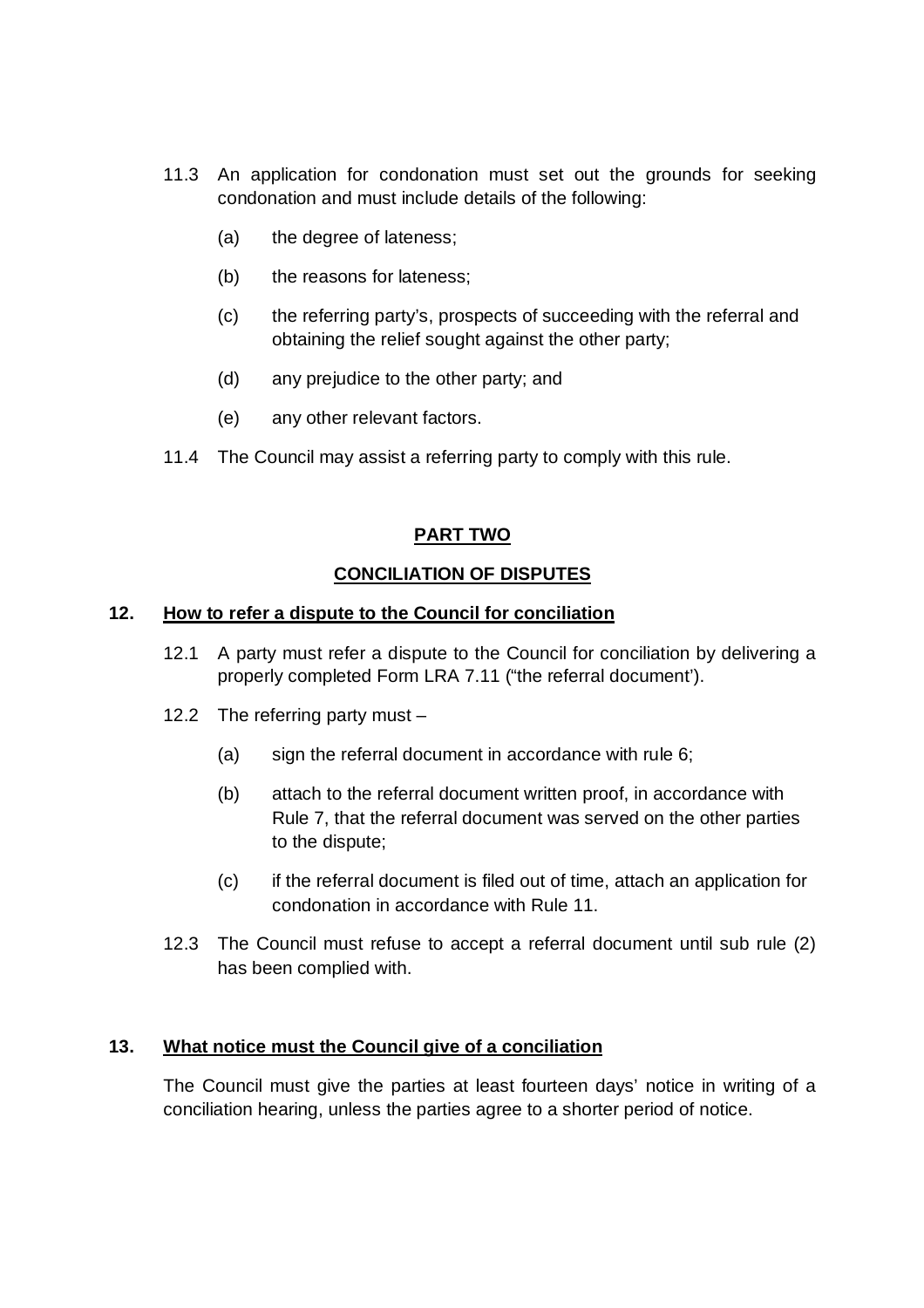## **14. Council may seek to resolve dispute before conciliation**

The Council or a Commissioner may contact the parties by telephone or other means, prior to the commencement of the conciliation, in order to seek to resolve the dispute.

## **15. What happens if a party fails to attend or is not represented at conciliation**

- 15.1 All parties to a dispute must attend conciliation in person, irrespective of whether they are represented.
- 15.2 If a party is represented at the conciliation but fails to attend in person, the Commissioner must –
	- (a) continue with the proceedings;
	- (b) adjourn the proceedings; or
	- (c) issue a certificate of outcome, in terms of Section 135(5) of the LRA, that the dispute remains unresolved.
- 15.3 In exercising discretion in terms sub rule 15.2, a Commissioner should take into account, amongst other things–
	- (a) whether the party has previously failed to attend a conciliation in respect of that dispute;
	- (b) any reason given for that party's failure to attend;
	- (c) whether conciliation can take place effectively in the absence of that party;
	- (d) the likely prejudice to the other party of the Commissioner's ruling;
	- (e) any other relevant factors.
- 15.4 If a party to a dispute fails to attend in person or to be represented at a conciliation, the Commissioner may deal with it in terms of Rule 32.

## **16. How to determine whether a Commissioner may conciliate a dispute**

If it appears during conciliation proceedings that a jurisdictional issue has not been determined, the Commissioner must require the referring party to prove that the Council has the jurisdiction to conciliate the dispute through conciliation.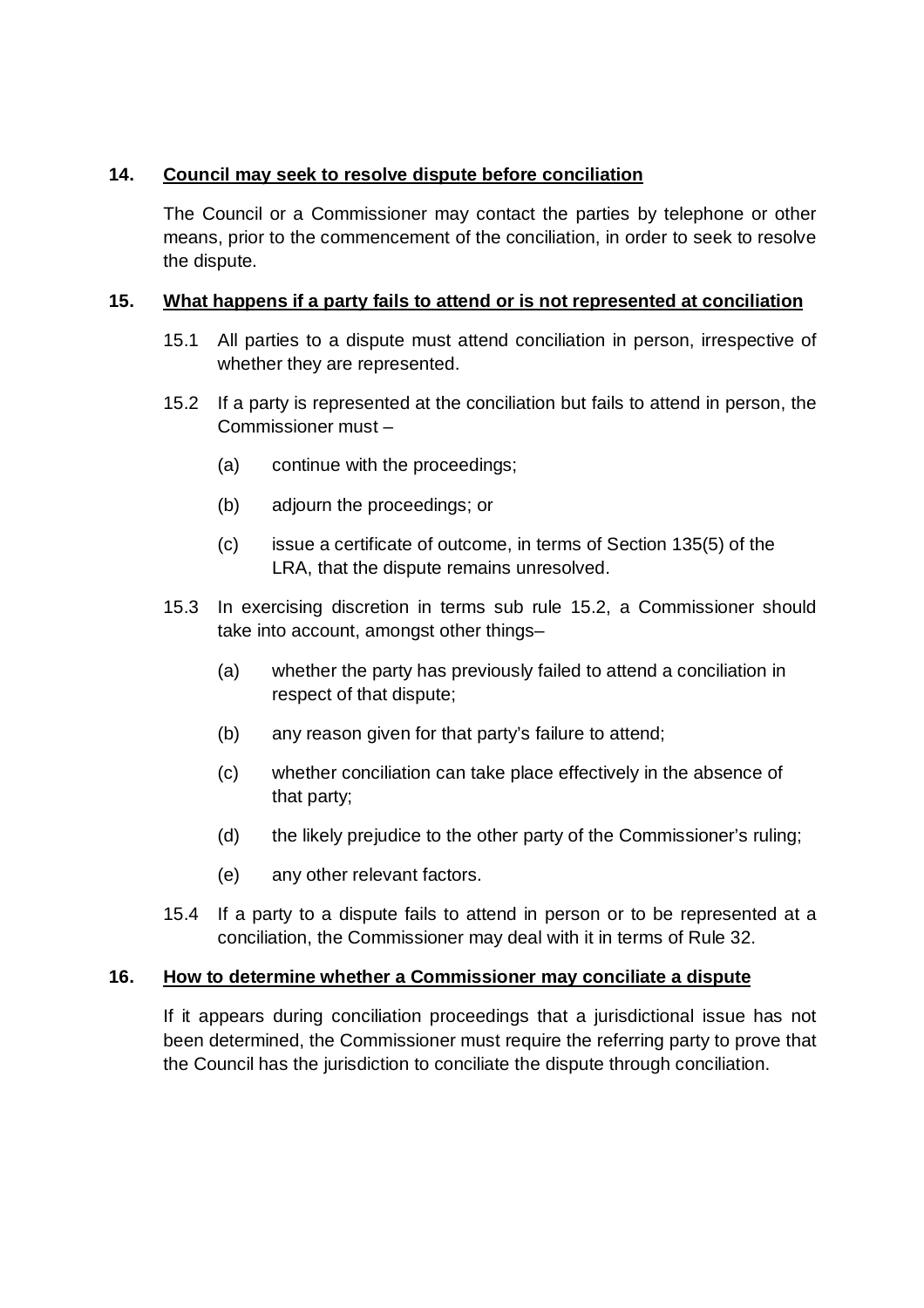## **17. Issuing of a certificate of outcome of conciliation**

A certificate of outcome of conciliation that the dispute has or has not been resolved, must identify the nature of the dispute as described in the referral document or as identified by the Commissioner during the conciliation process. (Annexure COC1).

### **18. Conciliation proceedings may not be disclosed**

- 18.1 Conciliation proceedings are private and confidential and are conducted on a without prejudice basis. No person may refer to anything said at conciliation proceedings during any subsequent proceedings, unless the parties agree in writing.
- 18.2 No person, including a Commissioner, may be called as a witness during any subsequent proceedings in the Council or in any court to give evidence about what transpired during conciliation.

## **PART THREE**

## **CON-ARB IN TERMS OF APPENDIX "B" CLAUSE 19**

## **19. Conduct of Con-Arb**

All unresolved Disputes of Right, including disputes about the fairness of a dismissal or a dispute about an unfair labour practice, may be referred to SARPBAC. In regard to such referrals, the following shall apply:

- 19.1 All unresolved Disputes of Right that are referred to SARPBAC in terms of Clause 4 of this appendix will be scheduled for Conciliation/Arbitration subject to Clause 19.2 below
- 19.2 Where a Party objects to the Conciliation/Arbitration process, the matter will proceed directly to arbitration on the day that it is scheduled for the Conciliation/Arbitration proceedings
- 19.3 SARPBAC must give the Parties at least twenty-one (21) Days notice in writing that a matter has been scheduled for Conciliation/Arbitration, unless the Parties agree to a shorter period of notice.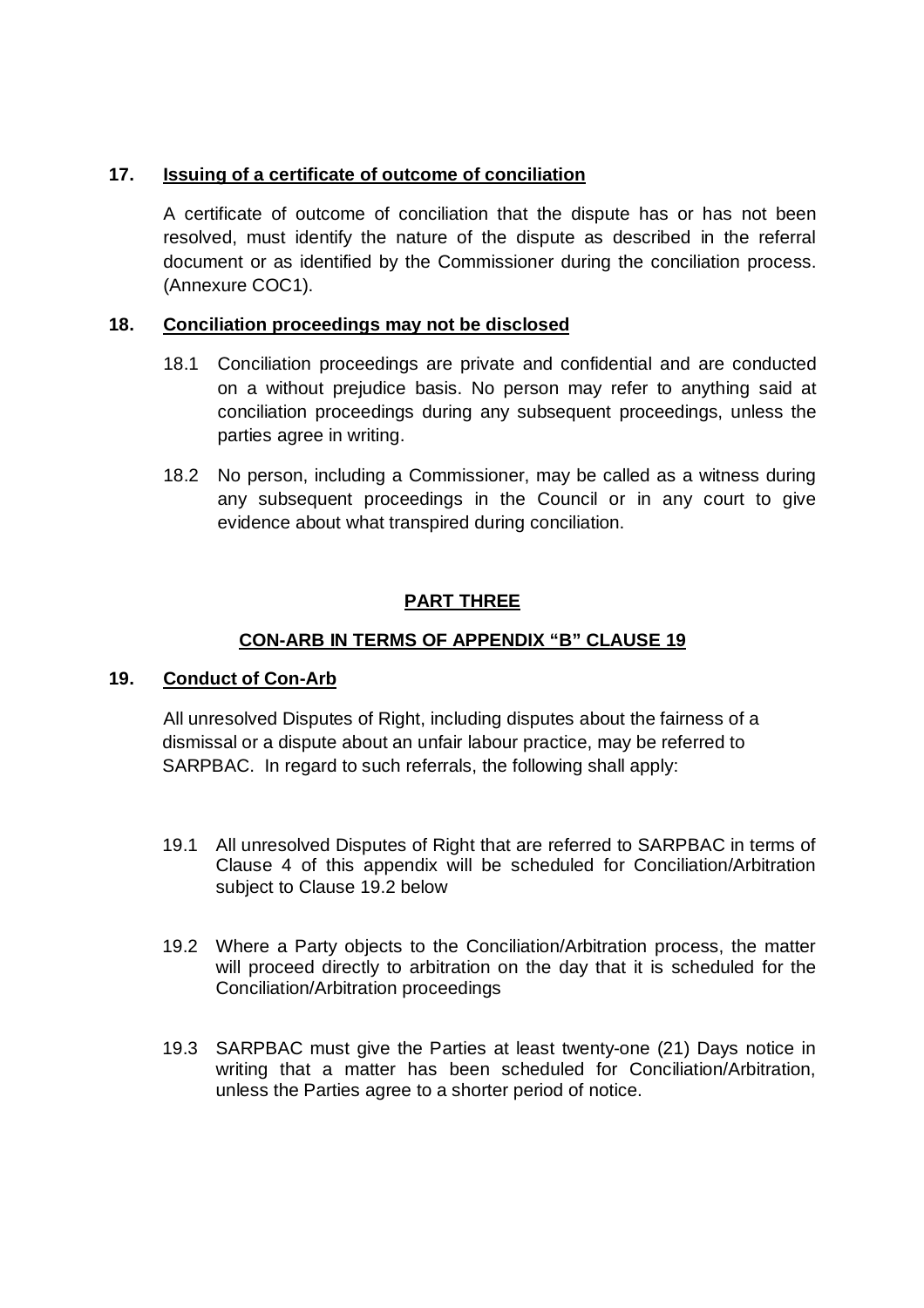- 19.4 The provisions of the Act and the provisions set out in this appendix that are applicable to conciliation and arbitration respectively apply, with the changes required by the context, to Conciliation/Arbitration Proceedings.
- 19.5 If the arbitration does not commence on the dates specified in terms of the notice in Clause 19(3) above, SARPBAC must, subject to clause 14 above, reschedule the matter.

## **PART FOUR**

### **ARBITRATIONS**

#### **20. How to request arbitration**

- 20.1 A party may request the Council to arbitrate a dispute by delivering a document in the form of Form LRA 7.13 ("the referral document").
- 20.2 The referring party must–
	- (a) sign the referral document in accordance with rule 6;
	- (b) attach to the referral document written proof that the referral document was served on the other parties to the dispute in accordance with Rule 7; and
	- (c) if the referral document is served out of time, attach an application for condonation in accordance with rule 11.
- 20.3 The Council must refuse to accept a referral document until sub rule 20.2 has been complied with.

#### **21. When must the parties file statements**

- 21.1 The Council or a Commissioner may direct–
	- (a) the referring party in an arbitration to deliver a statement of case; and
	- (b) the other party to deliver an answering statement.
- 21.2 A statement in terms of 21.1 must–
	- (a) set out the material facts upon which the party relies and the legal issues that arise from the material facts;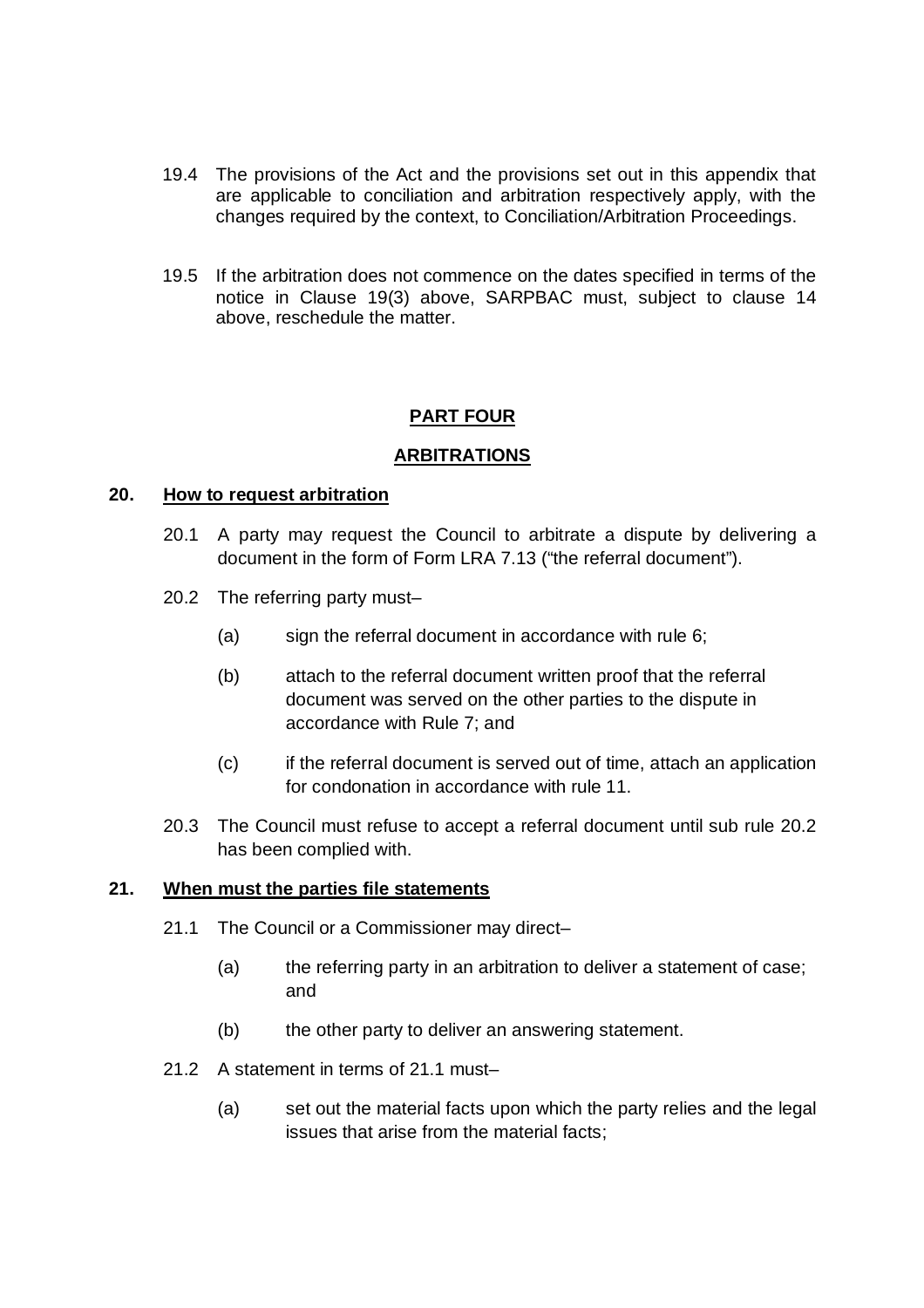(b) be delivered within the time-period directed by the Council or Commissioner.

### **22. When the parties must hold a pre-arbitration conference**

- 22.1 The Parties to an arbitration shall hold a pre-arbitration conference dealing with the relevant matters prior to the Conciliation/Arbitration or arbitration proceedings taking place.
- 22.2 The Parties should endeavour to hold a pre-arbitration conference at least seven (7) Days before the scheduled date for the commencement of the conciliation/arbitration or arbitration proceedings.

## **23. What notice for an arbitration must the Council give**

The Council must give the parties at least 21 days' notice, in writing, of an arbitration hearing, unless the parties agree to a shorter period.

### **24. How to determine whether a Commissioner may arbitrate a dispute**

If during the arbitration proceedings it appears that a jurisdictional issue has not been determined, the Commissioner must require the referring party to prove that the Council has jurisdiction to arbitrate the dispute.

### **25. How to postpone an arbitration**

.

- 25.1 Any Party may apply for a postponement of conciliation, Conciliation/Arbitration or arbitration proceedings by serving an application for postponement on the other Parties to the dispute and lodging a copy with SARPBAC at least seven (7) Days before the scheduled date of such proceedings.
- 25.2 SARPBAC must postpone proceedings without the Parties appearing if
	- 25.2.1 all the Parties to the dispute agree in writing to the postponement and the written agreement for the postponement is received by SARPBAC at least seven (7) Days prior to the scheduled date of the such proceedings; or
	- 25.2.2 there are compelling reasons to postpone.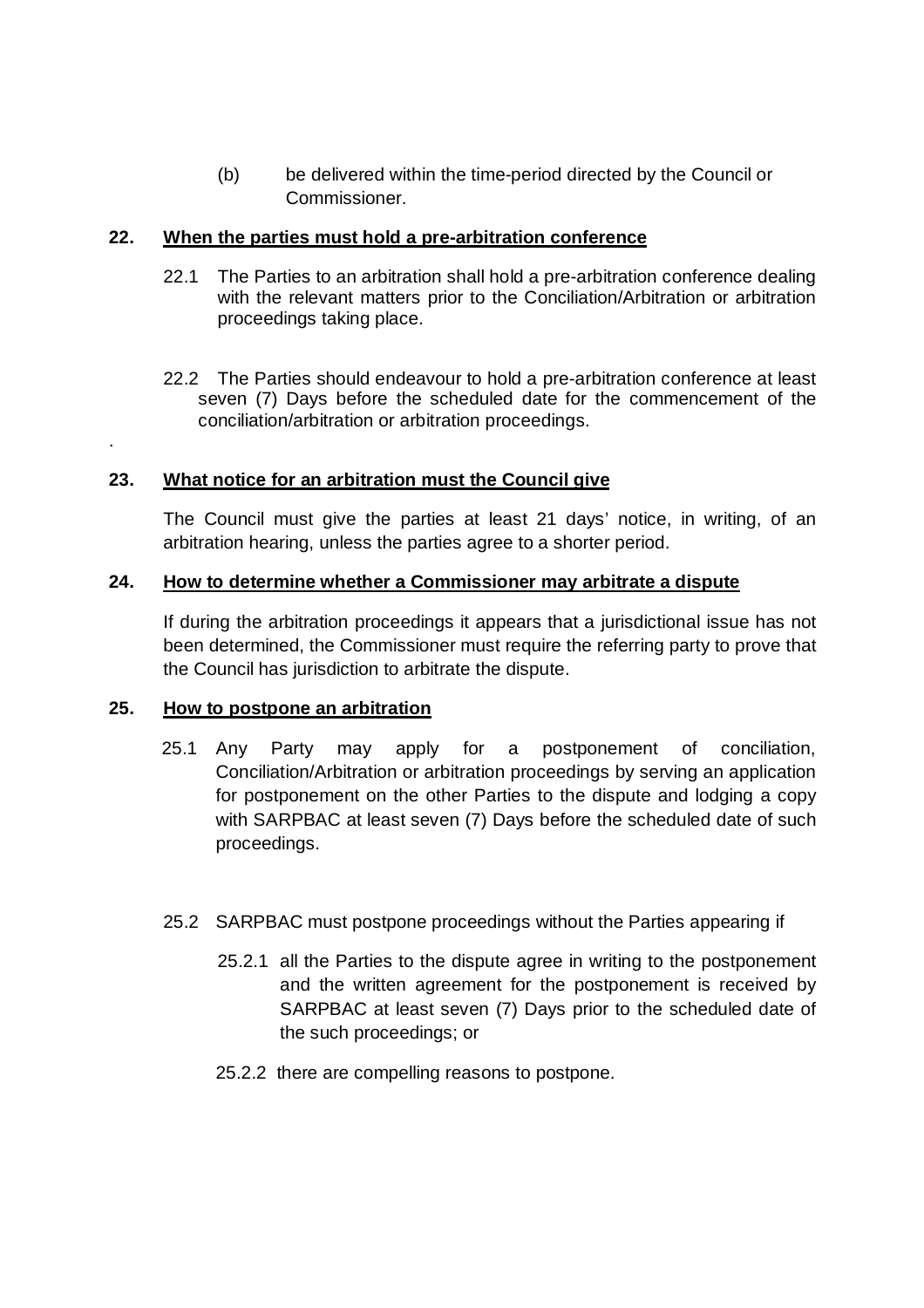- 21.3 Upon postponement of any proceedings, the Commissioner must reschedule such proceedings to a later date not more than sixty (60) Days from such postponement.
- 21.4 Any Party who seeks or causes a postponement in circumstances other than those provided for in clauses 21.1 or 21.2 above shall bear the costs of the postponement regardless of the cause.

## **PART FIVE**

### **RULES THAT APPLY TO CONCILIATIONS AND ARBITRATIONS**

#### **26. Where a conciliation or arbitration will take place**

- 26.1 A dispute must be conciliated or arbitrated at the Council's office nearest to where the cause of action arose, unless the Secretary directs otherwise.
- 26.2 The Council determines the venue for conciliation or arbitration proceedings.

#### **27. Representation before the Council**

- 27.1 In conciliation proceedings, a party to the dispute may appear in person or be represented only by-
	- (a) a *director* or *employee* of that party and if a close corporation also a member thereof; or
	- (b) any *member*, *office bearer* or *official* of that party's registered *trade union or registered employers' organization.*
- 27.2 In any arbitration proceedings, a party to the dispute may appear in person or be represented only by-
	- (a) a *legal practitioner*,
	- (b) a *director* or *employee* of the party and if a close corporation also a *member* thereof; or
	- (c) any *member, office bearer* or *official* of that party's registered *trade union or registered employers' organization.*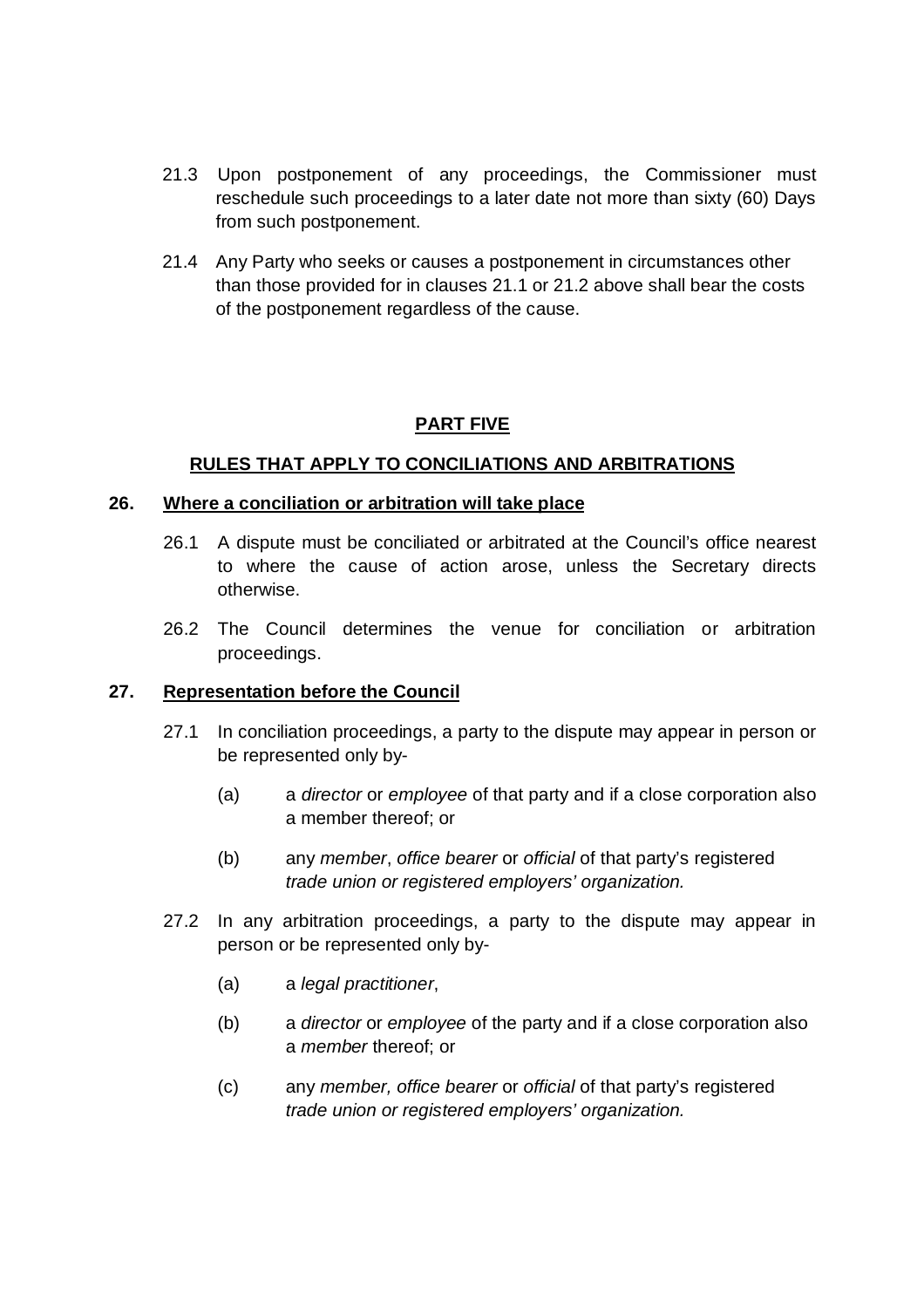- 27.3 If the dispute being arbitrated is about the fairness of a dismissal and a party has alleged that the reason for the dismissal relates to the employee's conduct or capacity, the parties, despite subrule 27.2(a), are not entitled to be represented by a *legal practitioner* in the proceedings unless –
	- 27.3.1 all the other parties consent; or
	- 27.3.2 the Commissioner concludes that it is unreasonable to expect a party to deal with the dispute, without legal representation, after considering –
		- (a) the nature of the questions of law raised by the dispute;
		- (b) the complexity of the dispute;
		- (c) the public interest; and
		- (d) the comparative ability of the opposing parties or their representatives to deal with the dispute.
- 27.4 If the party to the dispute objects to the representation of another party to the dispute or the Commissioner suspects that the representative party of a party does not qualify in terms of this rule, the commissioner must determine the issue.
- 27.5 The Commissioner may call upon the representative to establish why the representative should be permitted to appear in terms of this rule.
- 27.6 A representative must tender any documents requested by the Commissioner in terms of subrule 27.2, including constitutions, payslips, contracts of employment, documents and forms, recognition agreements and proof of membership of a trade union or employers' organization.

#### **28. How to join or substitute parties to proceedings**

- 28.1 The Council or a Commissioner may join any number of persons as parties in proceedings if their right to relief depends on substantially the same question of law or fact.
- 28.2 A Commissioner may make an order joining any person as a party in the proceedings if the party to be joined has a substantial interest in the subject matter of the proceedings.
- 28.3 A Commissioner may make an order in terms of sub rule 28.2–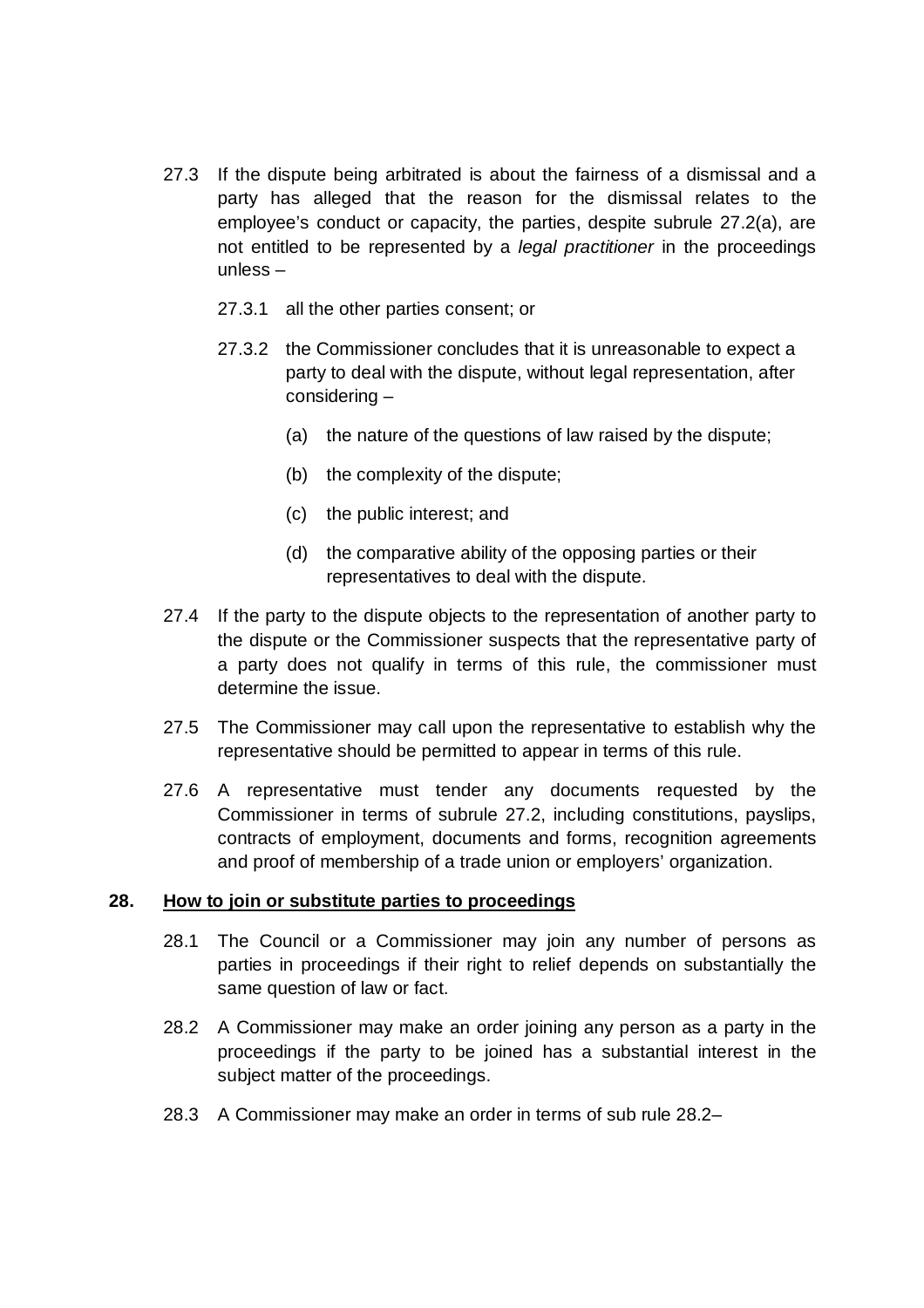- (a) of its own accord;
- (d) on application by a party; or
- (e) If, a person entitled to join the proceedings, applies at any time during the proceedings to intervene as a party.
- 28.4 An application in terms of this rule must be made in terms of Rule 33.
- 28.5 When making an order in terms of sub rule 28.2, a Commissioner may–
	- (a) give appropriate directions as to the further procedure in the proceedings; and
	- (f) make an order of costs in accordance with these rules.
- 28.6 If in any proceedings it becomes necessary to substitute a person for an existing party, any party to the proceedings may apply to the Council for an order substituting that party for an existing party, and a Commissioner may make such order or give appropriate directions as to the further procedure in the proceedings.
- 28.7 An application to join any person as a party to proceedings or to be substituted for an existing party must be accompanied by copies of all documents previously delivered, unless the person concerned or that person's representative is already in possession of the documents.
- 28.8 Subject to any order made in terms of sub rules 28.5 and 6, a joiner or substitution in terms of this rule does not affect any steps already taken in the proceedings.

## **29. How to correct the citation of a party**

If a party to any proceedings has been incorrectly or defectively cited, a SARPBAC may, on application and on notice to the parties concerned, correct the error or defect.

## **30. When the Council may consolidate disputes**

The Council or a Commissioner, of its own accord or on application, may if appropriate and after notice to the parties consolidate more than one dispute so that the disputes may be dealt with in the same proceedings.

## **31. Disclosure of documents**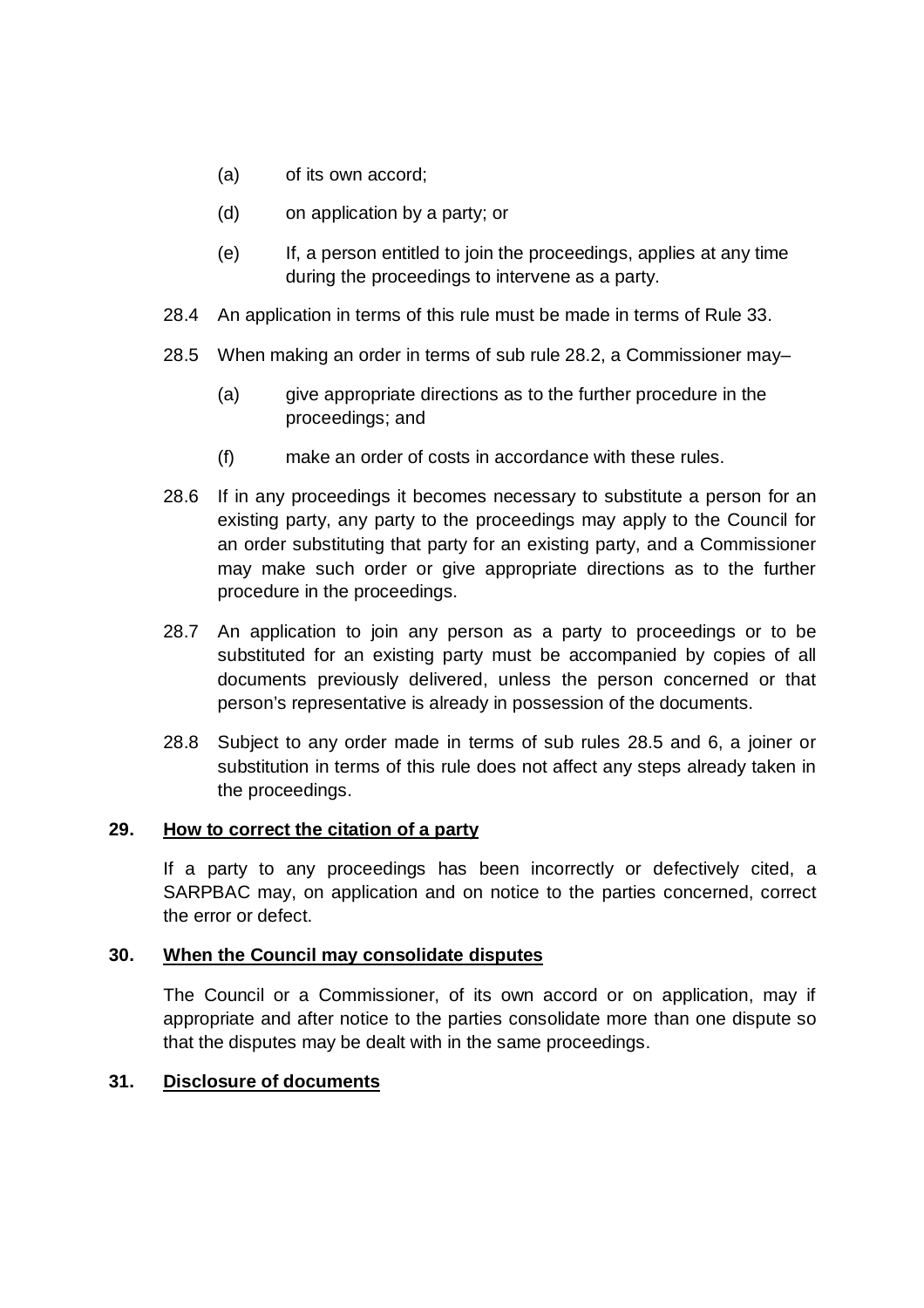- 31.1 Either party may request a Commissioner to make an order as to the disclosure of relevant documents.
- 31.2 The parties may agree on the disclosure of documents

## **32. What happens if a party fails to attend arbitration proceedings before the Council**

32.1. The Parties to a dispute must attend the conciliation,

Conciliation/Arbitration or arbitration in person, irrespective of whether or not they are represented by third parties.

- 32.2. If a Party to a dispute fails to attend the dispute proceedings before SARPBAC, and that part
	- 32.2.1. has referred the dispute to SARPBAC, a Commissioner may dismiss the matter by issuing a written ruling or
	- 32.2.2. has not referred the matter to SARPBAC, the Commissioner may:-
		- 32.2.2.1. continue with the proceedings in the absence of that Party or
		- 32.2.2.2. adjourn the proceedings to a later date not more than sixty (60) Days from such adjourned proceedings
- 32.3. A Commissioner must be satisfied that all Parties have been properly notified of the date, time and venue of the proceedings, before making any decision in terms of Clause 32(2).
- 32.4. If a Party or Parties fail to appear at the time scheduled for commencement of the arbitration hearing the Commissioner will postpone the proceedings for thirty (30) minutes. If a Party or Parties, after expiry of thirty (30) minutes, still fail to appear, the Commissioner will make a decision in terms of Clause 32(2).
- 32.5. If a matter is dismissed, SARPBAC must send a copy of the ruling to the parties.
- 32.6. The Commissioner may award costs in accordance with the provisions of Section 138(10) of the LRA, and shall be obliged to award costs against the Party whose non-attendance results in the matter being postponed, in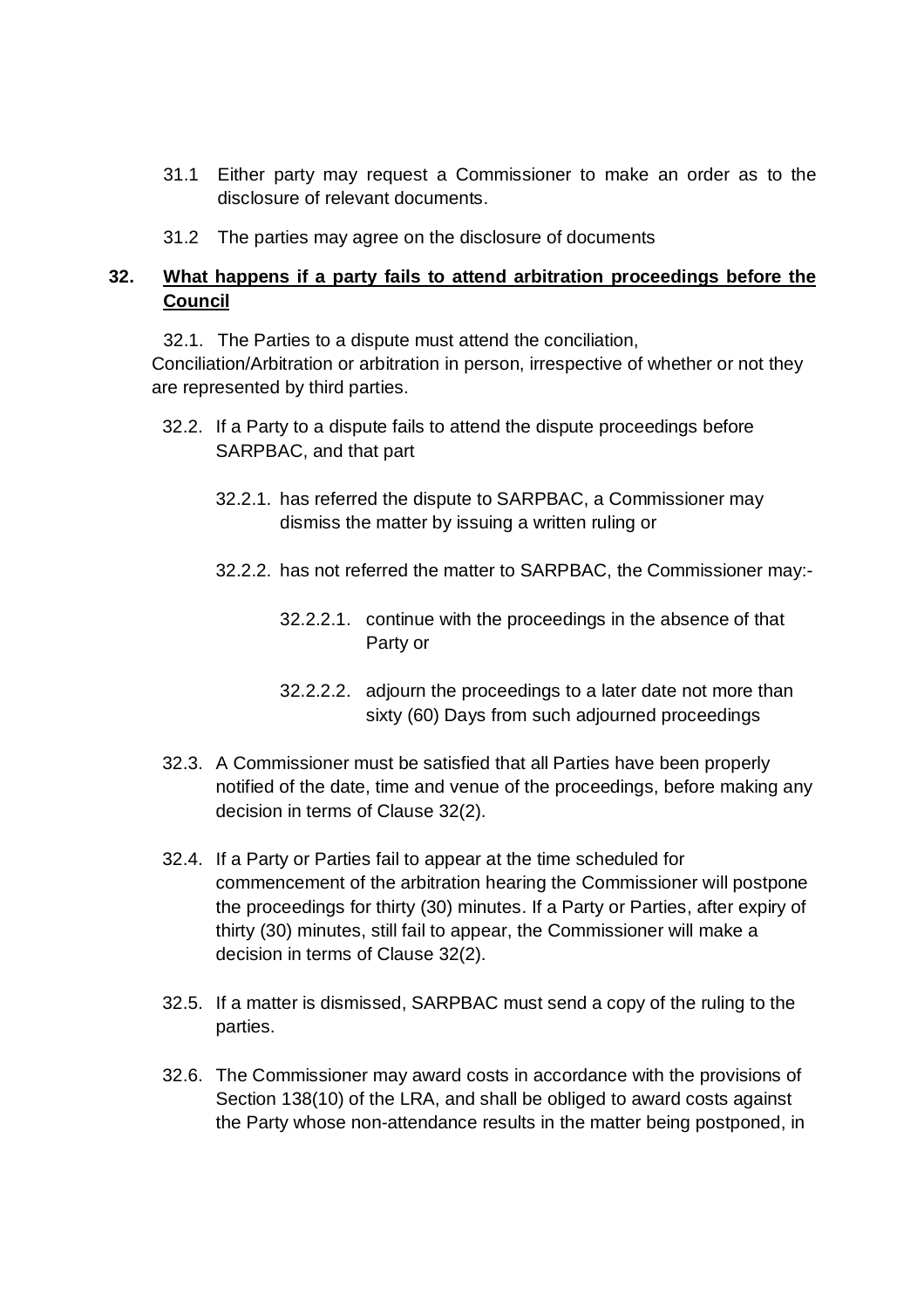the absence of such party providing compelling reasons for nonattendance

## **PART SIX**

## **APPLICATIONS**

#### **33. How to bring an application**

- 33.1 This rule applies to any–
	- (a) application for condonation, joiner, substitution, variation or rescission;
	- (b) application in a jurisdictional dispute;
	- (c) other preliminary or interlocutory application.
- 33.2 An application must be brought on notice to all person who have an interest in the application.
- 33.3 The party bringing the application must sign the notice of application in accordance with Rule 6 and must state–
	- (a) the title of the matter;
	- (b) the case number assigned to the matter by the Council;
	- (c) the relief sought
	- (d) the address at which the party delivering the document will accept delivery of all documents and proceedings;
	- (e) that any party that intends to oppose the matter must deliver a notice of opposition and answering affidavit within fourteen days after the application has been delivered to it;
	- (f) that the application may be heard in the absence of a party that does not comply with subparagraph 33.3 (e);
	- (g) that a schedule is included listing the documents that are material and relevant to the application.
- 33.4 The application must be supported by an affidavit. The affidavit must clearly and concisely set out–
	- (a) the names, description and addresses of the parties;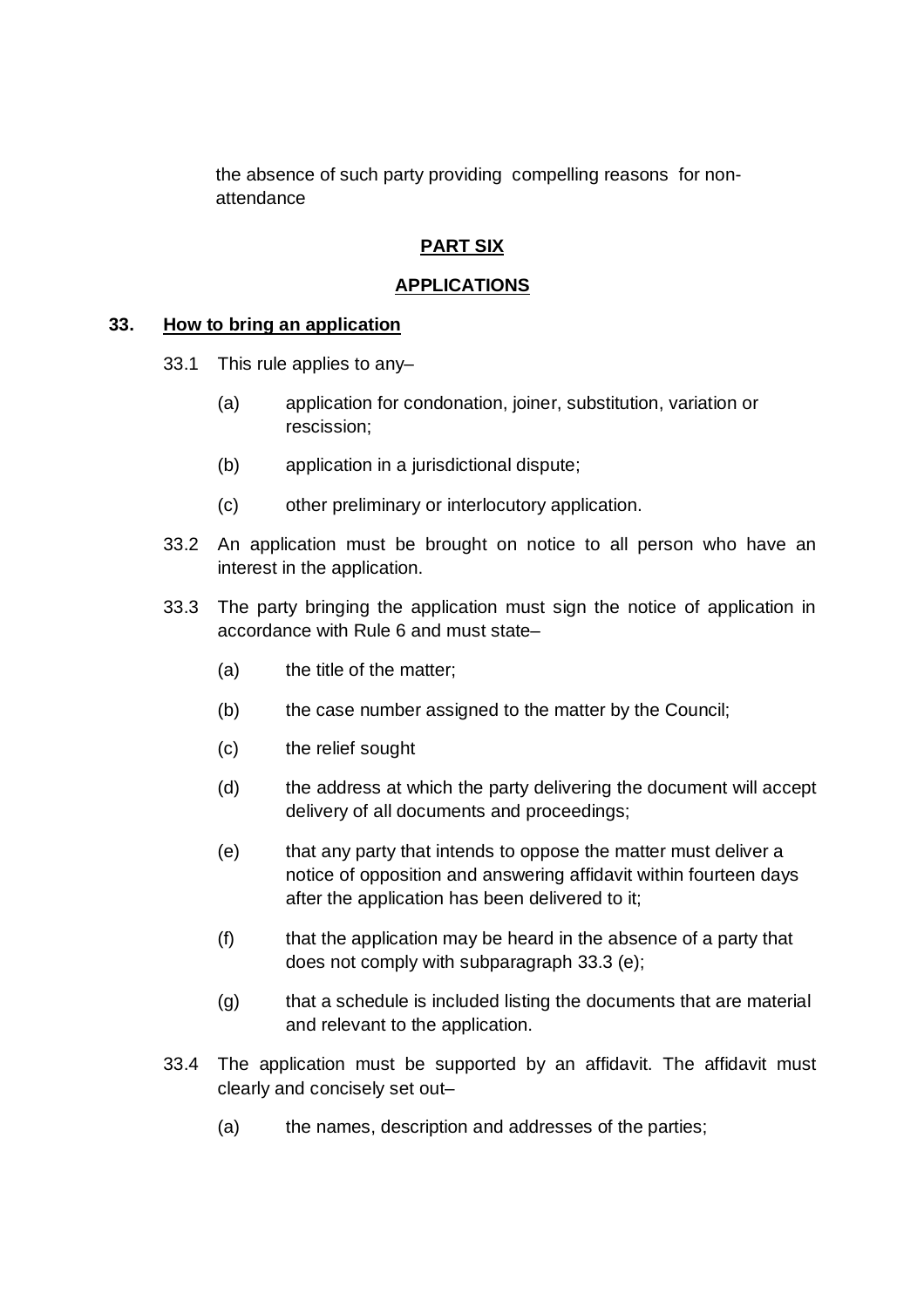- (b) a statement of the material facts, in chronological order, on which the application is based, in sufficient detail to enable any person opposing the application to reply to the facts;
- (c) a statement of legal issues that arise from the material facts, in sufficient detail to enable any party to reply to the document;
- (d) if the application is filed outside the relevant time period, grounds for condonation in accordance with rule 9; and
- (e) if the application is brought urgently, the circumstances why the matter is urgent and the reasons why it cannot be dealt with in accordance with the time frames prescribed in these rules.
- 33.5 (a) Any party opposing the application may deliver a notice of opposition and an answering affidavit within fourteen days from the day on which the application was served on that party.
	- (b) A notice of opposition and an answering affidavit must contain, with the changes required by the context, the information required by sub rules 33.3 and 33.4 respectively.
- 33.6 (a) The party initiating the proceedings may deliver a replying affidavit within seven days from the day on which any notice of opposition and answering affidavit are served on it.
	- (b) The replying affidavit must address only issues raised in the answering affidavit and may not introduce new issues of fact or law.
- 33.7 A Commissioner may permit the affidavits referred to in this rule to be substituted by a written statement.
- 33.8 In an urgent application, the Council or a Commissioner may–
	- (a) dispense with the requirements of this rule; and
	- (b) only grant an order against a party that has had reasonable notice of the application.
- 33.9 (a) The Council must allocate a date for the hearing of the application once a replying affidavit is delivered, or once the time limit for delivering a replying affidavit has lapsed, whichever occurs first.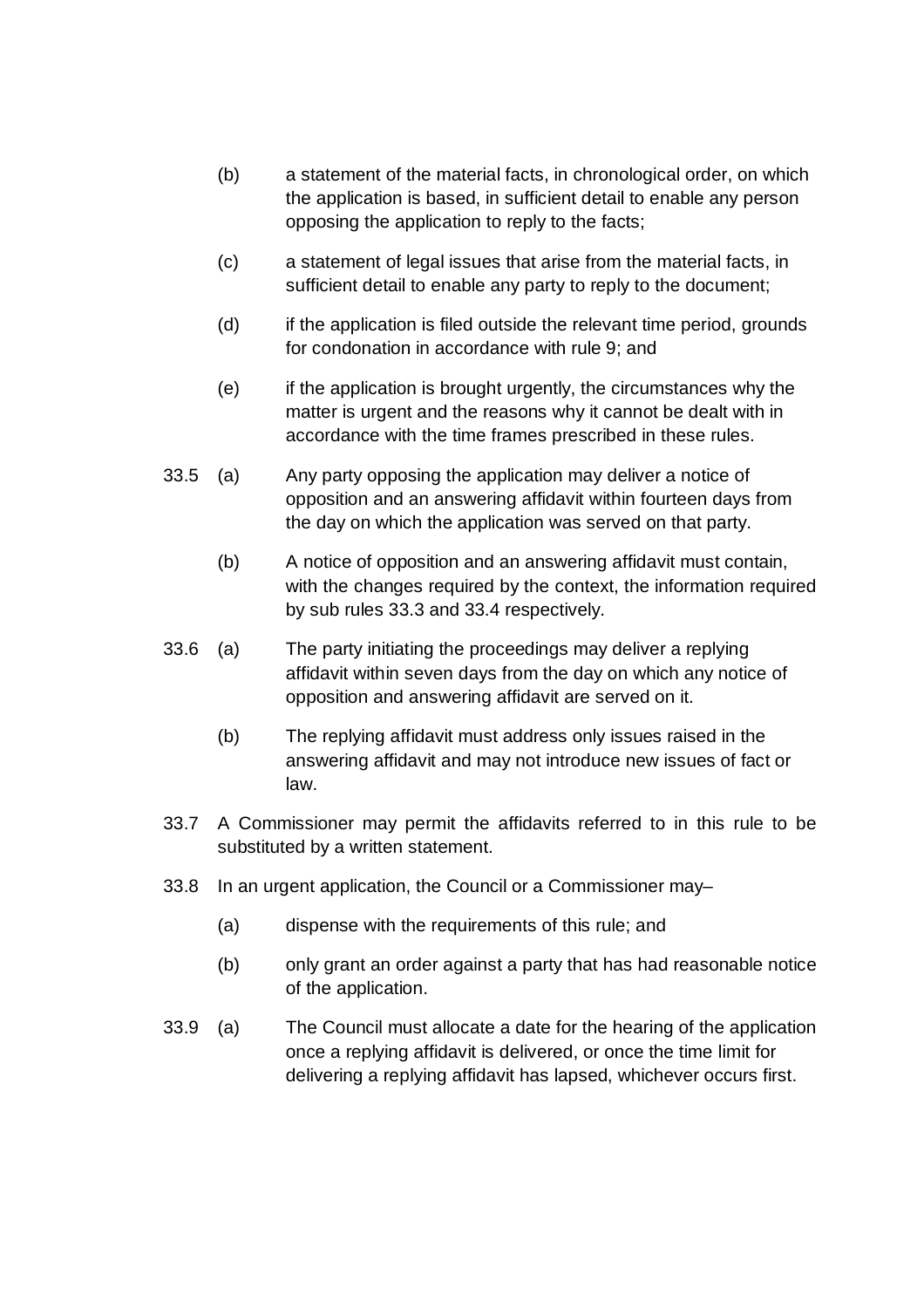- (b) The Council must notify the parties of the date, time and place of the hearing of the application.
- (c) Applications must be heard on a motion roll.
- 33.10 Despite this rule, the Commissioner may determine an application in any manner it deems fit and, in particular, may have applications determined on the papers as delivered with hearing and agreement.

## **34. How apply to vary or rescind arbitration awards or rulings**

- 34.1 An application for the variation or rescission of an arbitration award or ruling must be made within fourteen days of the date on which the applicant became aware of–
	- (a) the arbitration award or ruling; or
	- (b) a mistake common to the proceedings.
- 34.2 A ruling made by a Commissioner which has the effect of a final order, will be regarded as a ruling for the purposes of this rule.

## **35. How to apply to refer a dismissal or unfair labour practice dispute to the Labour Court**

35.1 An application in terms of section 191(6) of the Act to refer a matter to the Labour Court, must be made to the Director of the Commission for Conciliation, Mediation and Arbitration in terms of its rules.

## **PART SEVEN**

## **GENERAL**

## **37. Condonation for failure to comply with the rules**

The Commissioner may condone any failure to comply with the time frames in these rules, on good cause shown.

## **38. Recordings of Council proceedings**

- 38.1 The Council must keep a record of–
	- (a) any evidence given in an arbitration hearing;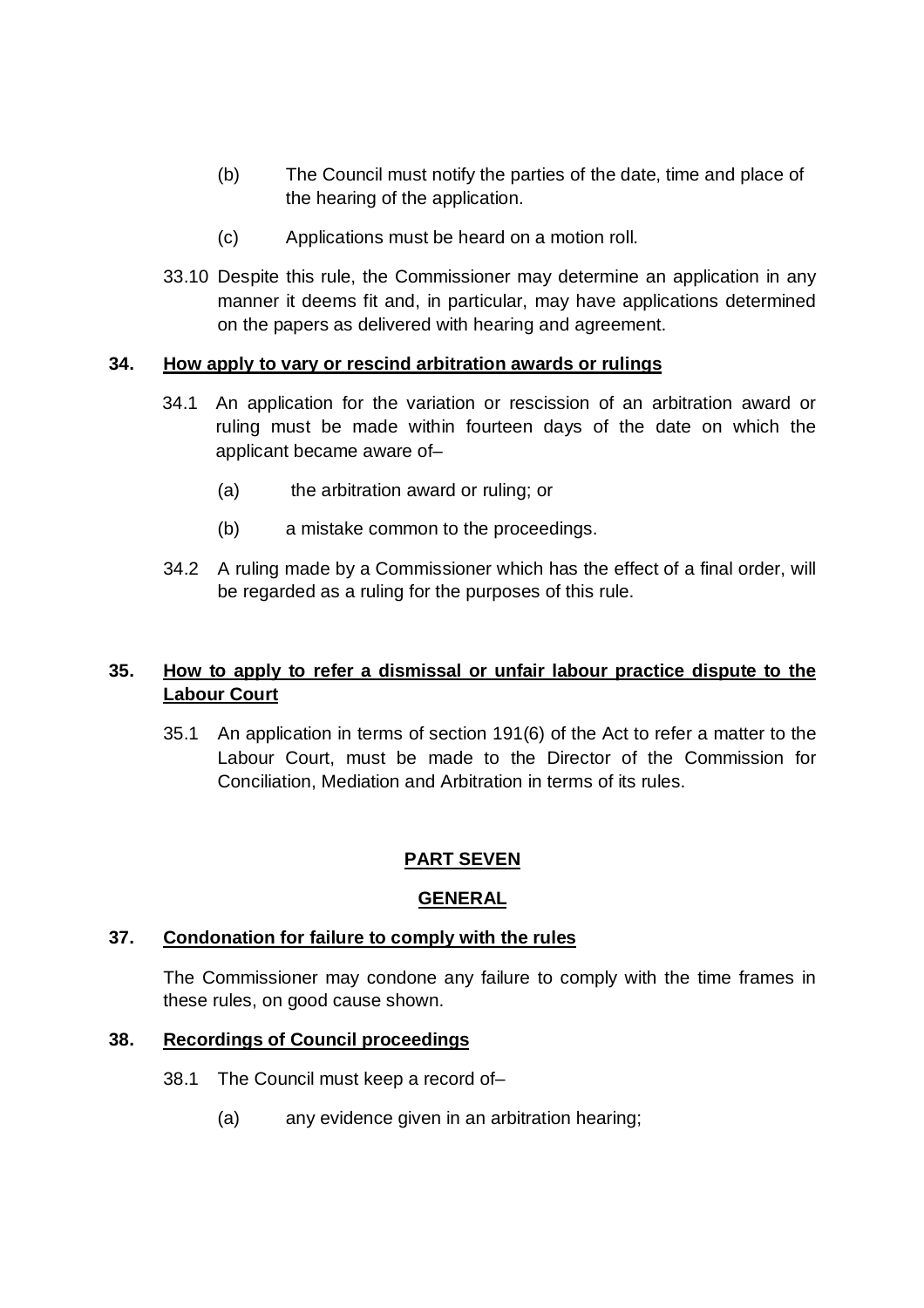- (b) any sworn testimony given in any proceedings before the Council; and
- (c) any arbitration award or ruling made by a Commissioner.
- 38.2 The record may be kept by legible hand-written notes or by means of an electronic recording.
- 38.3 A party may request a copy of the transcript of a record or a potion of a record kept in terms of sub rule 38.2, on payment of the costs of the transcription.
- 38.4 After the person who makes the transcript of the record has certified that it is correct, the record must be returned to the Secretary.
- 38.5 The transcript of a record certified as correct in terms of sub rule 38.4 is presumed to be correct, unless the Labour Court decides otherwise.

#### **39. How to have a subpoena issued**

- 39.1 Any Party, who requires SARPBAC or a Commissioner to subpoena a person in terms of section 142(1) of the Act, must file a completed subpoena form, requesting a subpoena together with a written motivation setting out why the evidence of the person to be subpoenaed is necessary
- 39.2. An application in terms of Clause 17(1) above must be lodged with SARPBAC at least ten (10) Days before the arbitration hearing, or as directed by the Commissioner hearing the arbitration
- 39.3 SARPBAC or a Commissioner may refuse to issue a subpoena if:-
	- 39.3.1. the Party does not establish why the evidence of the person is necessary or
	- 39.3.2. the Party subpoenaed does not have a reasonable period in which to comply with the subpoena
	- 39.3.3. SARPBAC or a Commissioner is not satisfied that the Party has made arrangements to pay the reasonable travel costs of the person subpoenaed
	- 39.4. A subpoena must be served on the witness that is subpoenaed:-
		- 39.4.1 by the person who has requested the subpoena or by the Sheriff at least seven (7) Days before the scheduled date of the arbitration and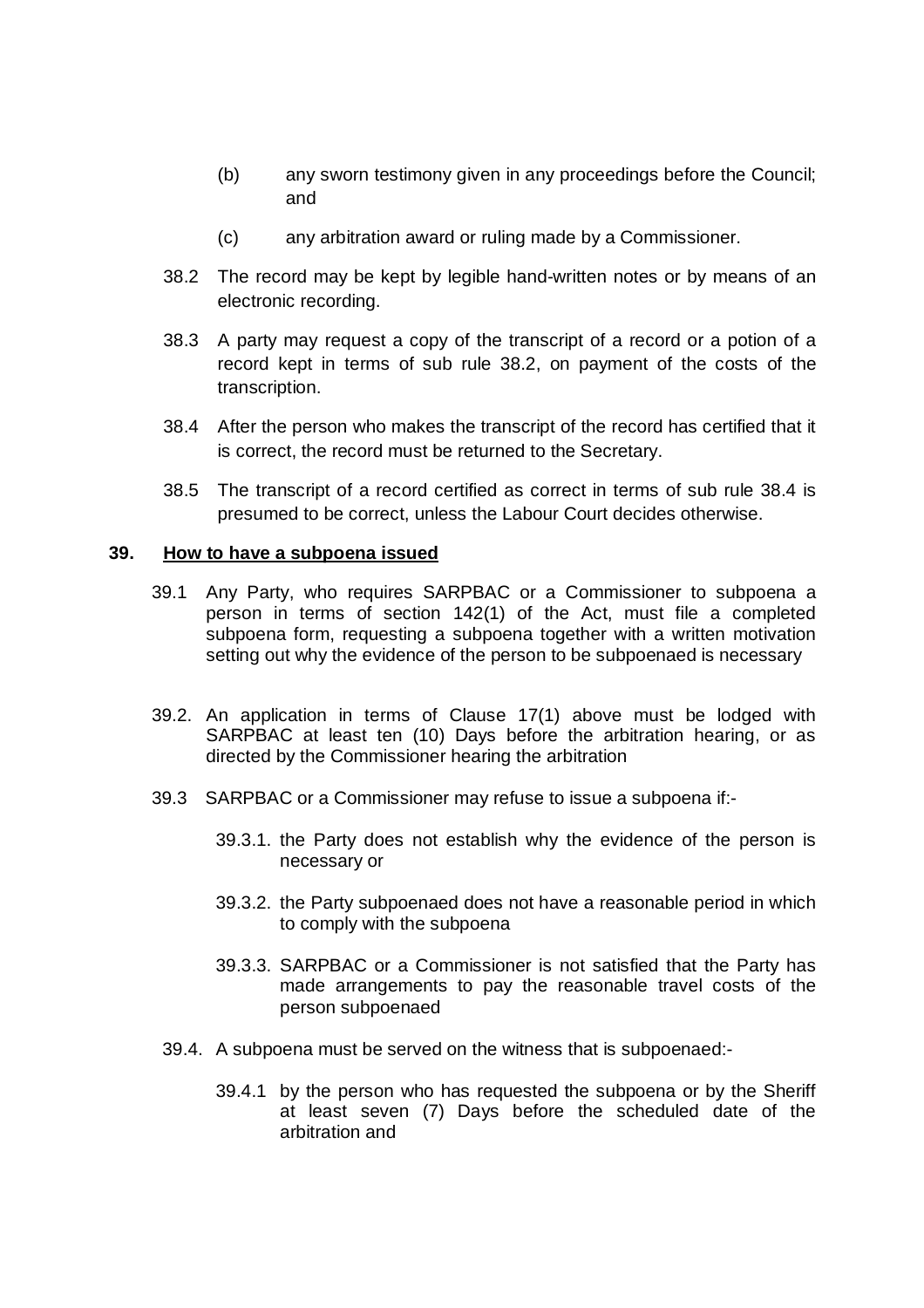- 39.4.2 if so directed by SARPBAC, accompanied by payment of the prescribed witness fees for one day in accordance with the tariff of allowances published by notice in the Gazette in terms of section 142(7) of the Act and the witnesses' reasonable travel costs
- 39.4.3. Clauses 17.3.3 and 17.4.2 above do not apply if SARPBAC in terms of section 142(7)(c) of the Act has waived the requirement for the Party to pay witness fees

### **40. Payment of witness fees**

- 40.1 A witness subpoenaed in any proceedings in the Council must be paid a witness fee in accordance with the tariff of allowances published by notice in the Government Gazette in terms of section 142(7) of the Act.
- 40.2 The witness fee must be paid by–
	- (a) the party who requested the Council to issue the subpoena; or
	- (b) the Council, if the issue of the subpoena was not requested by a party or if the Council waives the requirement to pay witness fees in terms of section 142(7)(c) of the Act.
- 40.3 Despite sub rule 40.1 the Commissioner may, in appropriate circumstances, order that a witness receive no fee or only part of the prescribed fee.

#### **41. Taxation of bills of cost**

41.1 The basis on which a Commissioner may make an order as to costs against any party or representative of any party in any arbitration, is regulated by section 138(10) of the Act. If a Commissioner finds a dismissal or an unfair labour practice is procedurally unfair, that proceedings before the Council have been vexatious or frivolously conducted or that the postponement of proceedings has been unreasonably caused by a party that failed to comply with Rule 31, the Commissioner may order the employer or the party that caused such proceedings or postponement as the case may be to pay an arbitration fee to the Council.

## **42. Certification and enforcement of arbitration awards**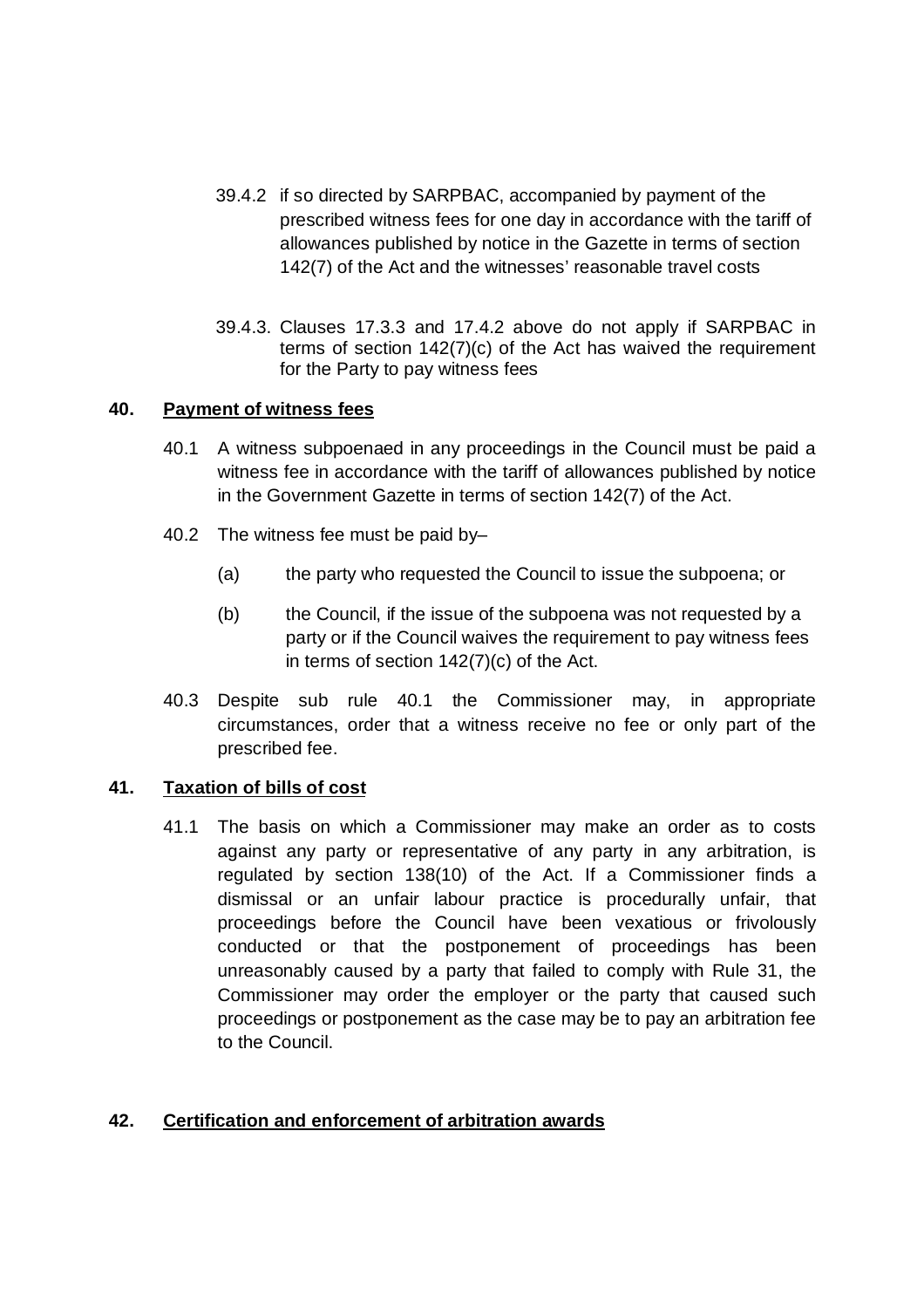42.1 An application to have an arbitration award certified must be made to the Commission for Conciliation, Mediation and Arbitration in accordance with its rules.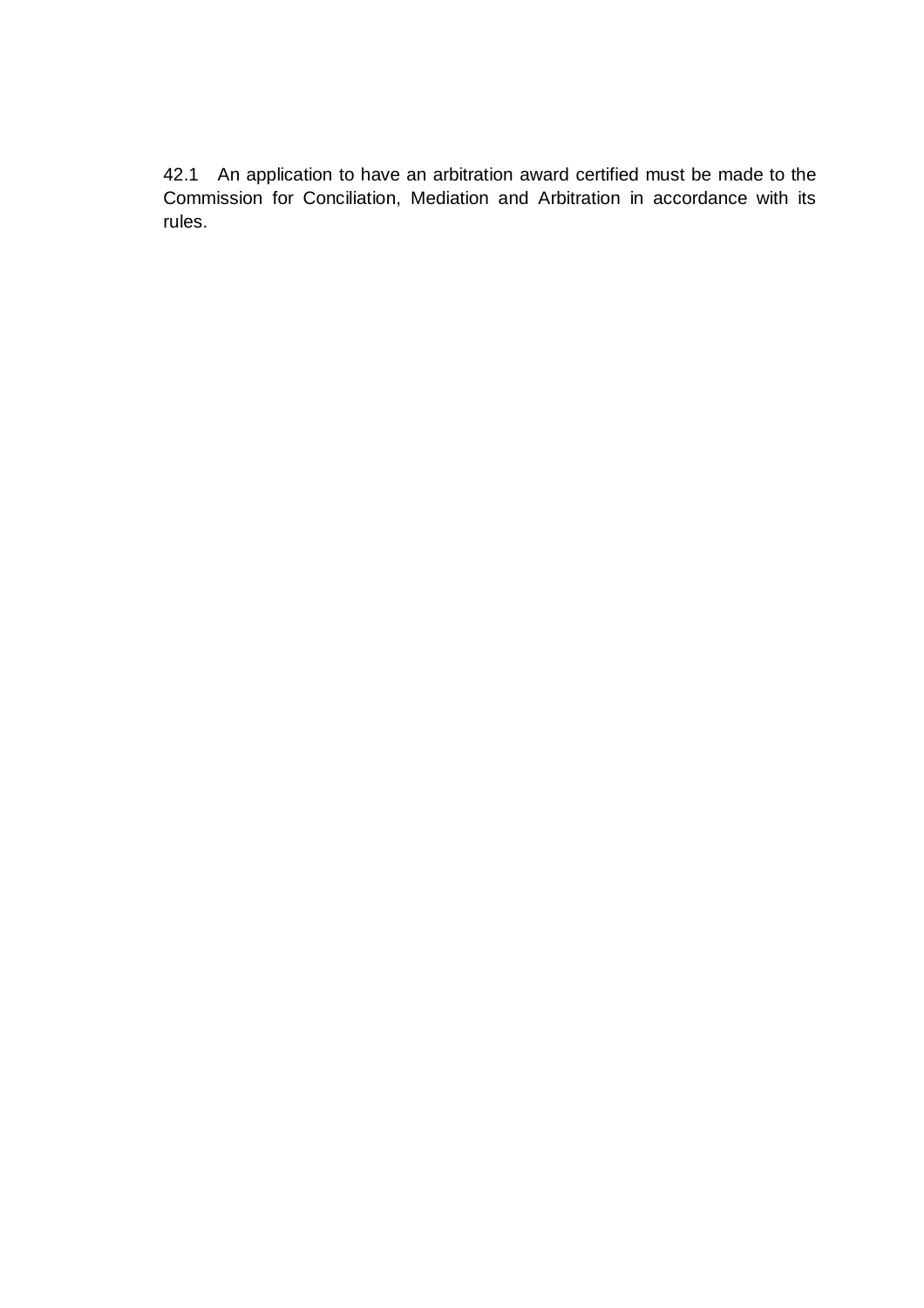# **PANELLIST AWARD**

| <b>South African</b>                                                 |                        | PO Box 13238, Mowbray, 7705           |
|----------------------------------------------------------------------|------------------------|---------------------------------------|
| <b>Road Passenger</b>                                                |                        | First floor, Stonefountain House,     |
| <b>Bargaining Council</b>                                            |                        | 95 Klipfontein Road, Rondebosch, 7705 |
|                                                                      | <b>SARPBAC</b>         | Tel: (021) 685 8036 / 0769            |
|                                                                      |                        | Fax: (021) 685 8048                   |
|                                                                      | In the matter between: |                                       |
|                                                                      |                        | <b>Union/Employee party</b>           |
|                                                                      | and                    |                                       |
|                                                                      |                        | <b>Employer party</b>                 |
| Union/Employee's representative:<br>Union/Employee's representative: |                        |                                       |
| Union/Employees' address:                                            |                        |                                       |
| Telephone:                                                           |                        | $\mathbf{f}$ ax: $\qquad \qquad$      |
| Employer's representative:                                           |                        |                                       |

**Employer's address:**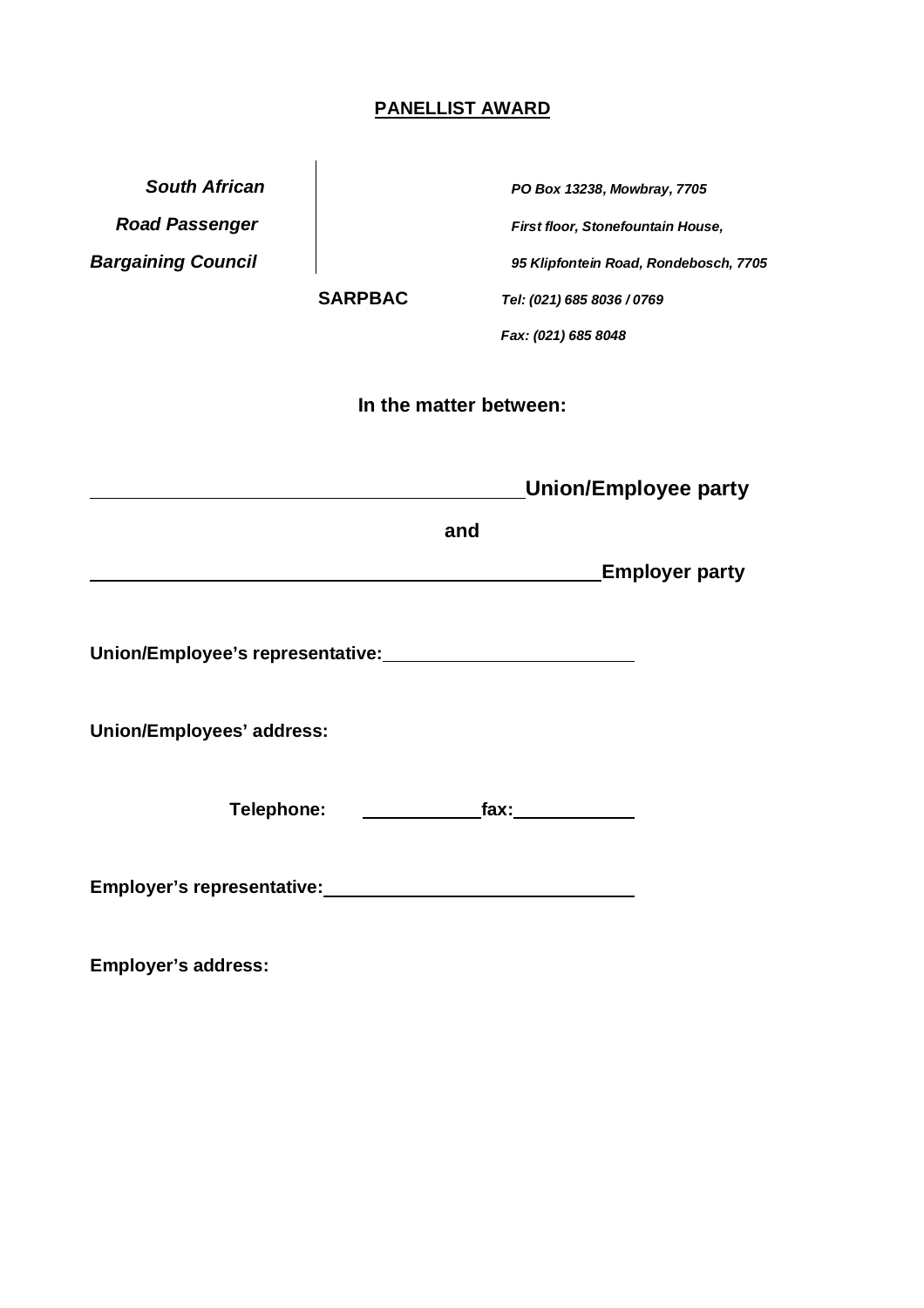**Telephone: fax:**

**DETAILS OF HEARING AND REPRESENTATION:**

**ISSUE IN DISPUTE:**

**BACKGROUND OF THE DISPUTE:**

**SURVEY OF ARGUMENTS & EVIDENCE:**

**ANALYSIS OF ARGUMENTS & EVIDENCE:**

**AWARD:**

**Signed and dated at ………………………… on…………………………………**

**SARPBAC Panelist.**